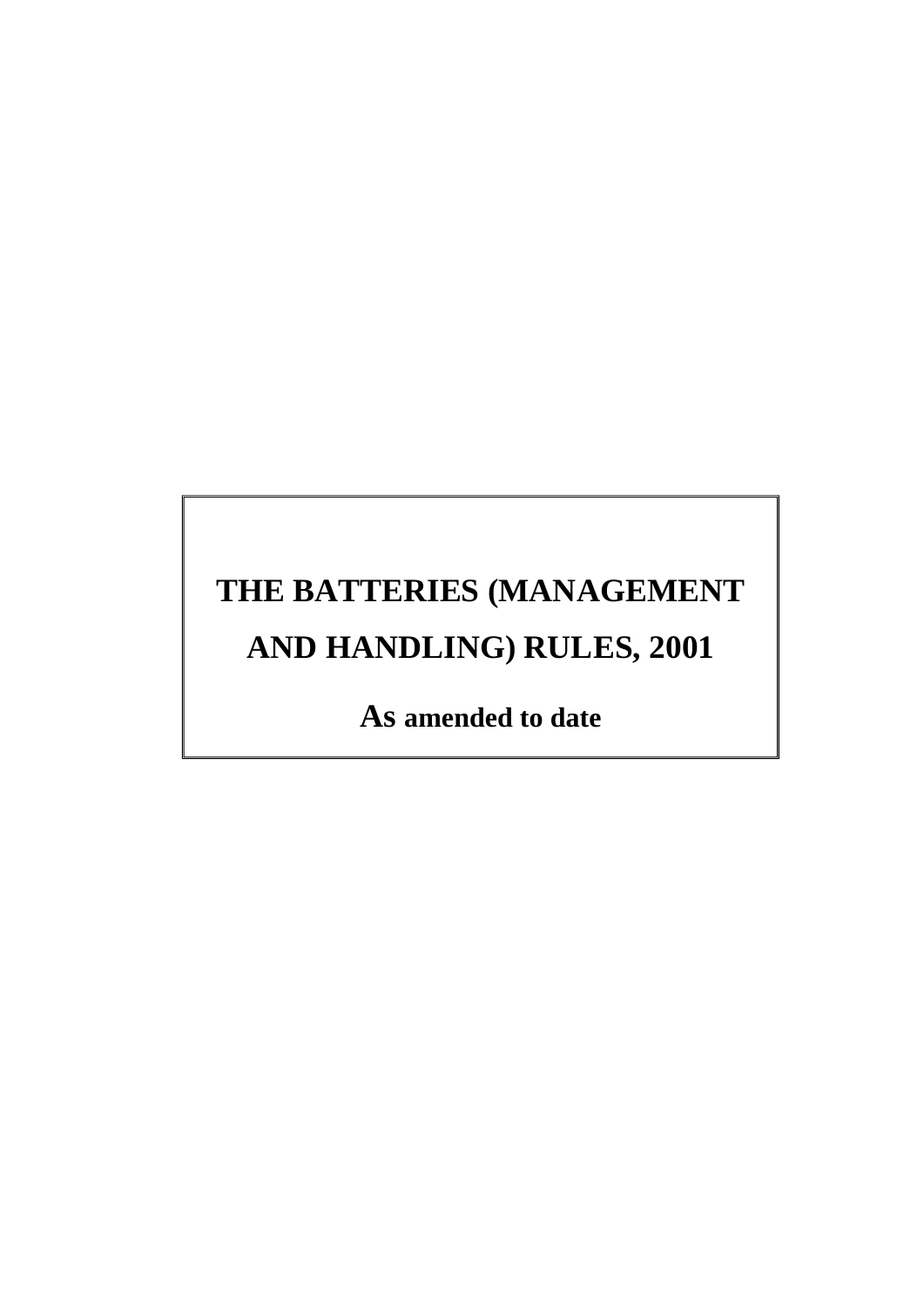# **THE BATTERIES (MANAGEMENT AND HANDLING) RULES, 2001 MINISTRY OF ENVIRONMENT AND FORESTS**

#### **NOTIFICATION**

### **New Delhi, the 16th May, 2001**

**S.O.432(E).** Whereas a notification of the Government of India in the Ministry of Environment & Forests was published in the Gazette of India, Extraordinary, Part II section 3, sub-section (ii) vide No. S.O. 491 (E), dated  $24<sup>th</sup>$  May, 2000 and corrigendum published in the Gazette of India Extraordinary Part-II section 3, subsection (ii) vide No. S.O. 593 (E) dated  $23^{\text{rd}}$  June, 2000 under powers conferred by section 6, 8 and 25 of the Environment (Protection) Act, 1986 (29 of 1986), inviting objections from persons likely to be affected, within a period of sixty days from the date of publication of the said notification with regard to the Government's intention to notify the Battery (Management and Handling) Rules, 2000.

And whereas all objections received have been duly considered by the Central Government;

Now, therefore, in exercise of the powers conferred by sections 6, 8 and 25 of the Environment (Protection) Act, 1986 (29 of 1986), the Central Government hereby notifies the Batteries (Management and Handling) Rules, 2001.

#### **1. SHORT TITLE AND COMMENCEMENT.**–

(1) These rules may be called the **Batteries (Management and Handling) Rules, 2001**.

(2) They shall come into force on the date of their publication in the Official Gazette.

#### **2. APPLICATION. -**

These rules shall apply to every manufacturer, importer, re-conditioner, assembler, dealer, recycler, auctioneer, consumer, and bulk consumer involved in manufacture, processing, sale, purchase and use of batteries or components thereof.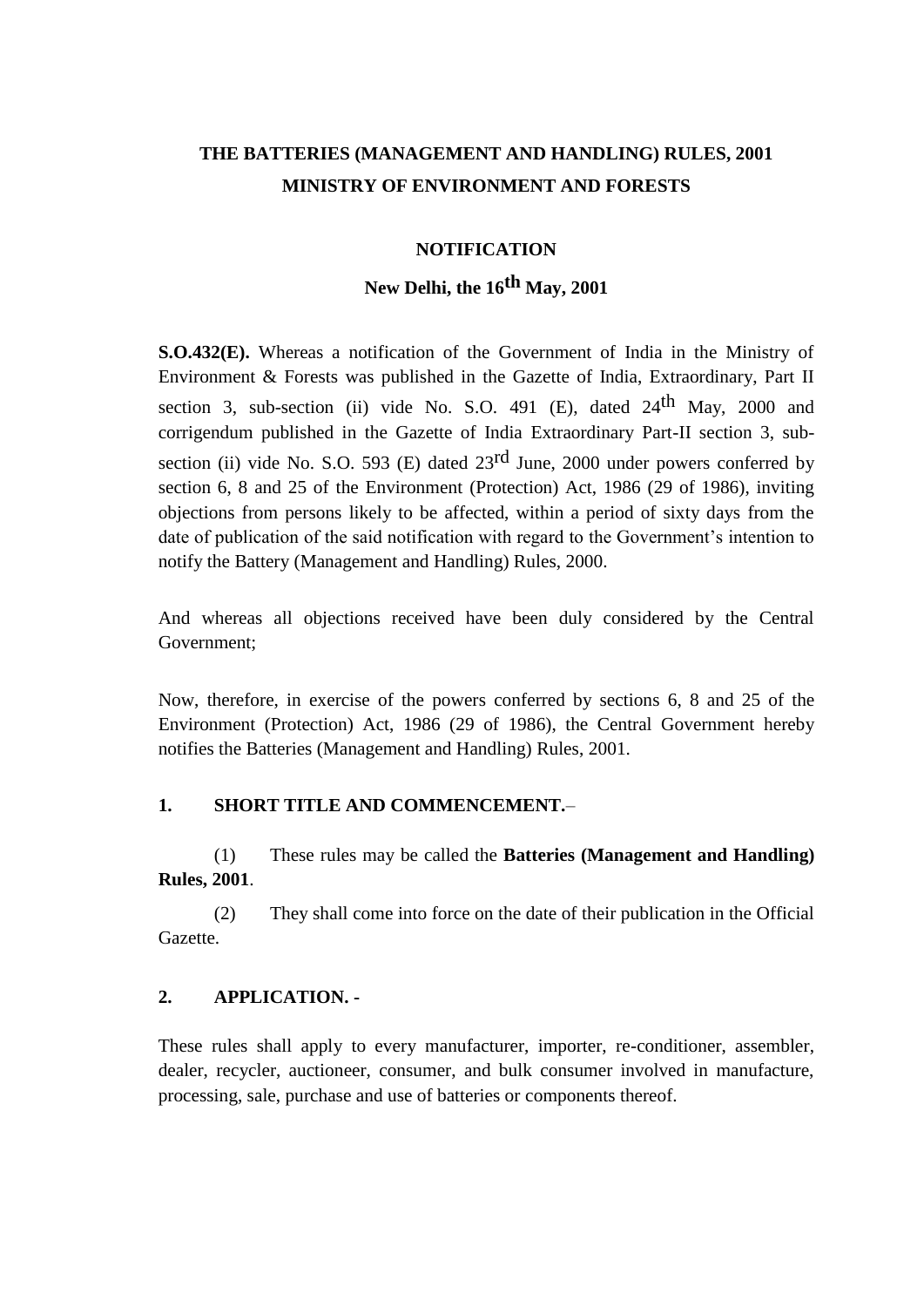- **3. DEFINITIONS. -** In these rules, unless the context otherwise requires, -
- (a) **'Act'**  means the Environment (Protection) Act, 1986 ( 29 of1986);
- (b) **'assembler'**  means a person who manufactures lead acid batteries by assembling various components;
- (c) **'auction'** means bulk sale of used lead acid batteries or component(s) thereof by invitation of tenders or auction, contract or negotiation by individual(s), companies or Government Departments;
- (d) **'auctioneer'** means a person(s) who auctions used lead acid batteries or components thereof;
- (e) **'battery'**  means lead acid battery which is a source of electrical energy and contains lead metal.
- (f) 1['**bulk consumer**' means a consumer such as the Departments of Central Government like Railways, Defence, Telecom, Posts and Telegraph, the Departments of State Government, the Undertakings, Boards and other agencies or companies who purchase hundred or more than hundred batteries per annum;]
- (g) **'components'**  means lead bearing components of a lead acid battery;
- (h) '**consumer'**  means a person using lead acid batteries excluding bulk consumers;
- (i) **'dealer'**  means a person who sells and receives lead acid batteries or components thereof to and from the consumers or other dealers or retailers on behalf of the manufacturers, importers, assemblers and reconditioners or otherwise;
- (j) **'designated collection centre'**  means a collection centre established, individually or jointly by one or more manufacturers or importers, assemblers and re- conditioners in pursuance of their responsibilities under rule 4 of these rules.
- (k) **'importer'**  means a person who importers new lead acid batteries or components containing lead thereof for the purpose of sale;
- (l) **'manufacturer'**  in relation to any factory manufacturing lead acid batteries or components thereof means a person or Chief Executive Officer (CEO) of the company who has control over the affairs of the factory or the premises for sale and collection of lead acid batteries or components thereof;
- (m) **'original equipment manufacturer'**  means manufacturer of equipment or product using lead acid batteries as a component;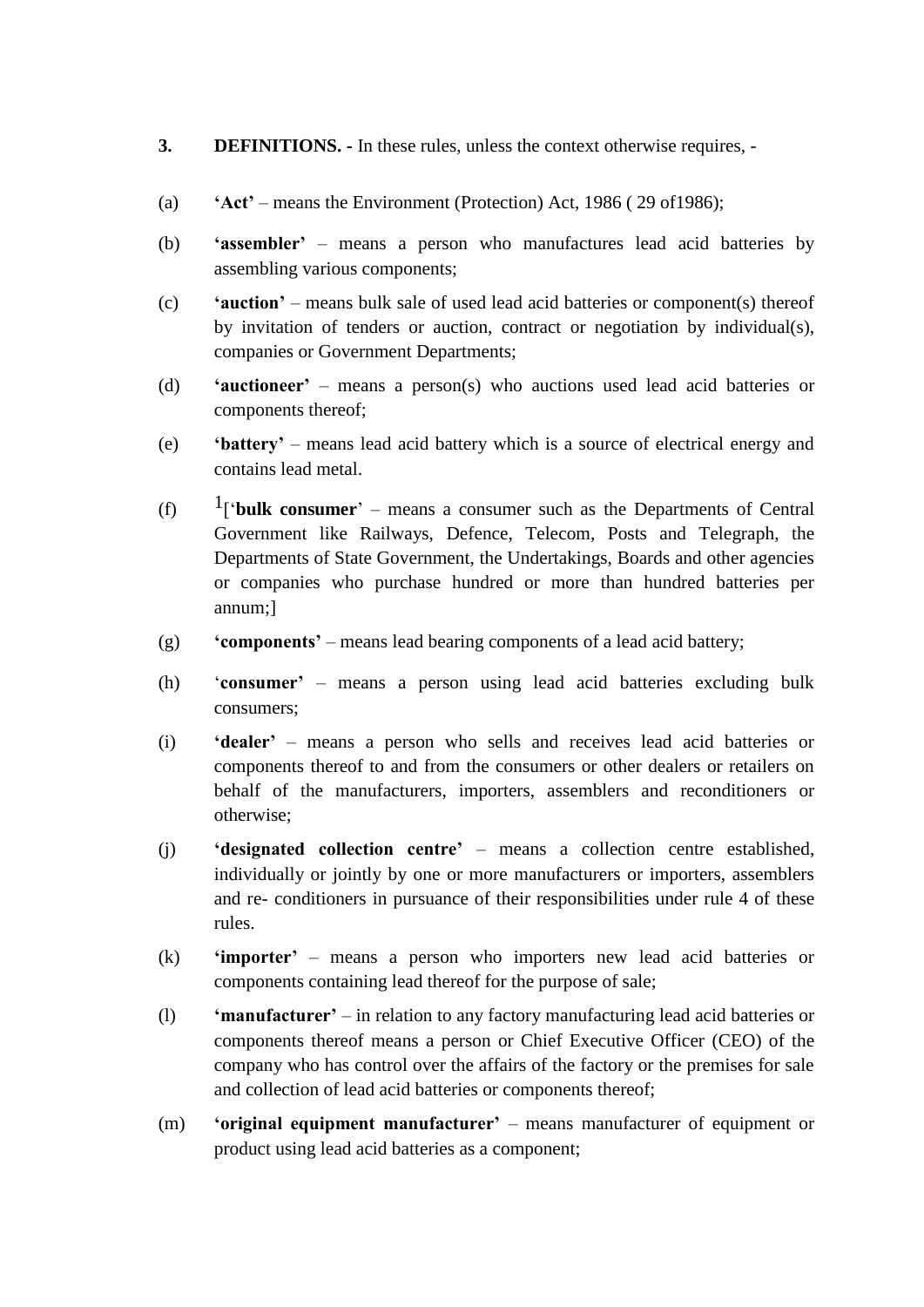1 Susb. By S.O. 1002 (E), dated 04-05-2010 (w.e.f. 04-05-2010).

- (n) **'reconditioner'**  means a person involved in repairing of lead acid batteries for selling the same in the market;
- (o) **'recycler'**  means an occupier who processes used lead acid batteries or components thereof for recovering lead;
- (p) **'registered recycler'**  means a recycler registered with the Ministry of Environment & Forests or an agency designated by it for reprocessing used lead acid batteries or components thereof;
- (q) **'State Board'**  means the concerned State Pollution Control Board or the Pollution Control Committee as the case may be;
- (r) **'used batteries'**  means used, damaged and old lead acid batteries or components thereof; and
- (s) the words not defined in these rules will have the same meaning as defined in the Environment (Protection) Act, 1986 and the rules framed thereunder.

#### **4. RESPONSIBILITIES OF MANUFACTURER, IMPORTER, ASSEMBLER AND RE-CONDITIONER.–**

It shall be the responsibility of a manufacturer, importer, assembler and re-conditioner to

(i) ensure that the used batteries are collected back as per the Schedule against new batteries sold excluding those sold to original equipment manufacturer and bulk consumer(s):

(ii) ensure that used batteries collected back are of similar type and specifications as that of the new batteries sold;

(iii) file a half-yearly return of their sales and buy-back to the State Board in Form-I latest by 30<sup>th</sup> June and 31<sup>st</sup> December of every year;

(iv) set up collection centers either individually or jointly at various places for collection of used batteries from consumers or dealers;

(v) ensure that used batteries collected are sent only to the registered recyclers;

(vi) ensure that necessary arrangements are made with dealers for safe transportation from collection centers to the premises of registered recyclers;

(vii) ensure that no damage to the environment occurs during transportation;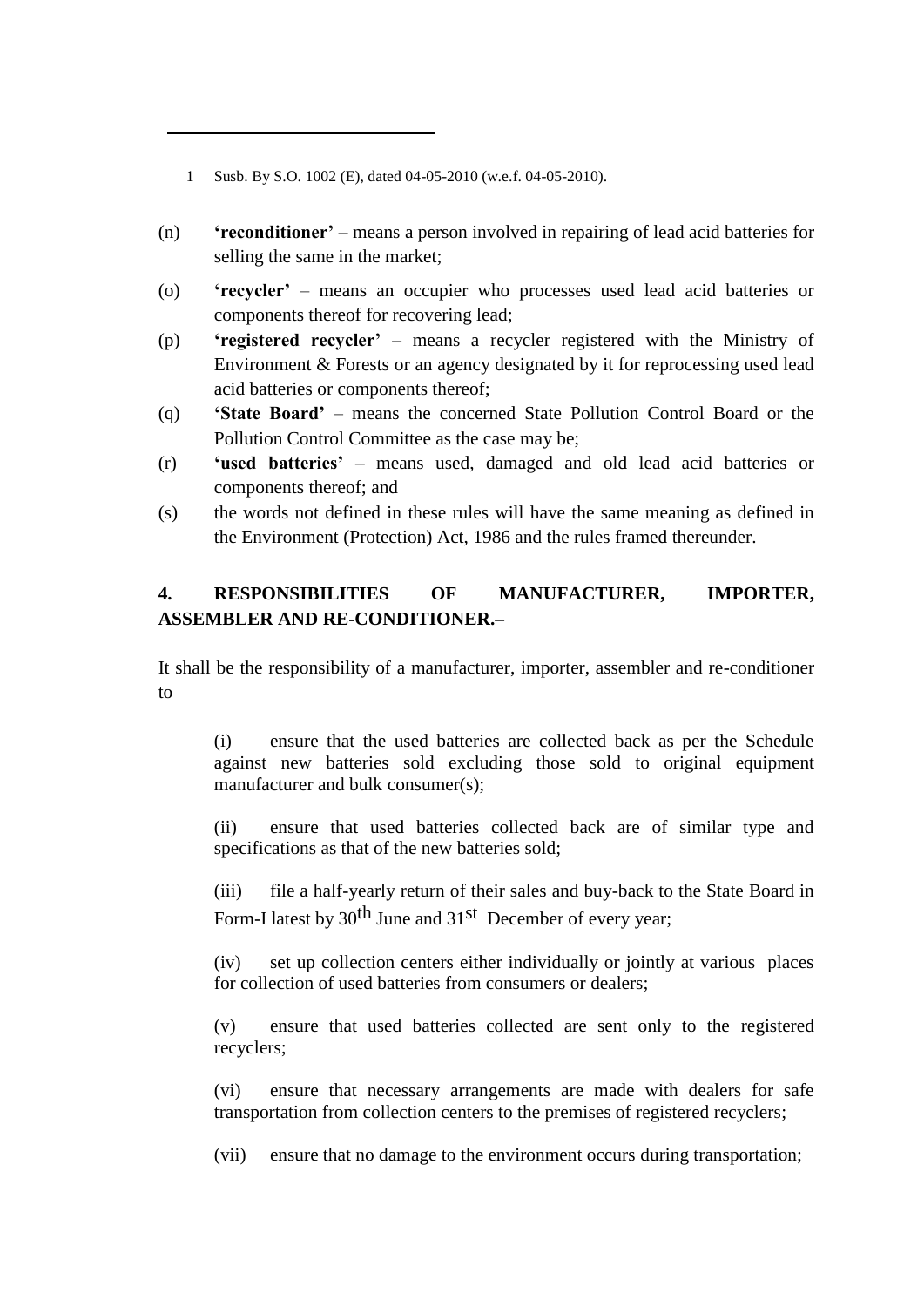(viii) create public awareness though advertisements, publications, posters or by other means with regard to the following-

(a) hazards of lead;

(b) responsibility of consumers to return their used batteries only to the dealers or deliver at designated collection centers; and

(c) addresses of dealers and designated collection centers.

(ix) use the international recycling sign on the Batteries;

(x) buy recycled lead only from registered recyclers; and

(xi) bring to the notice of the State Board or the Ministry of Environment  $\&$ Forests any violation by the dealers.

 $<sup>1</sup>$ [(xii) ensure that the new batteries shall be sold only to the registered dealers.</sup>

**Notes**. - The assemblers and reconditioners are excluded from the purview of responsibilities as specified in sub-clauses (iv), (vii), (ix) and (xii).]

#### **5.** <sup>2</sup> **[REGISTRATION OF IMPORTERS. –**

(i) The importers shall get registered as per Form I with the Central Pollution Control Board for a period of five years and a provision of cancellation for failure in collection of the required number of used batteries as per the said rules, nonsubmission of timely half yearly returns to the State Pollution Control Boards with a copy to the Central Pollution Control Board, renewal of the registration shall be as per the compliance status:

Provided that the registration granted to the importer shall not be cancelled unless he has been given a reasonable opportunity of hearing;

(ii) An appeal shall lie against any order of suspension or cancellation or refusal of registration passed by the Member-Secretary of the Central Pollution Control Board or any other officer designated by the Central Pollution Control Board.

(iii) The appeal shall be in writing and shall be accompanied with a copy of the order appealed against and shall be made within period of thirty days from the date of passing of the order.]

\_\_\_\_\_\_\_\_\_\_\_\_\_\_\_\_\_\_\_\_\_\_\_\_\_\_

<sup>1</sup> Ins. by S.O. 1002 (E), dated 04-05-2010 (w.e.f. 04-05-2010).

<sup>2</sup> Subs. by S.O. 1002 (E), dated 04-05-2010 (w.e.f. 04-05-2010).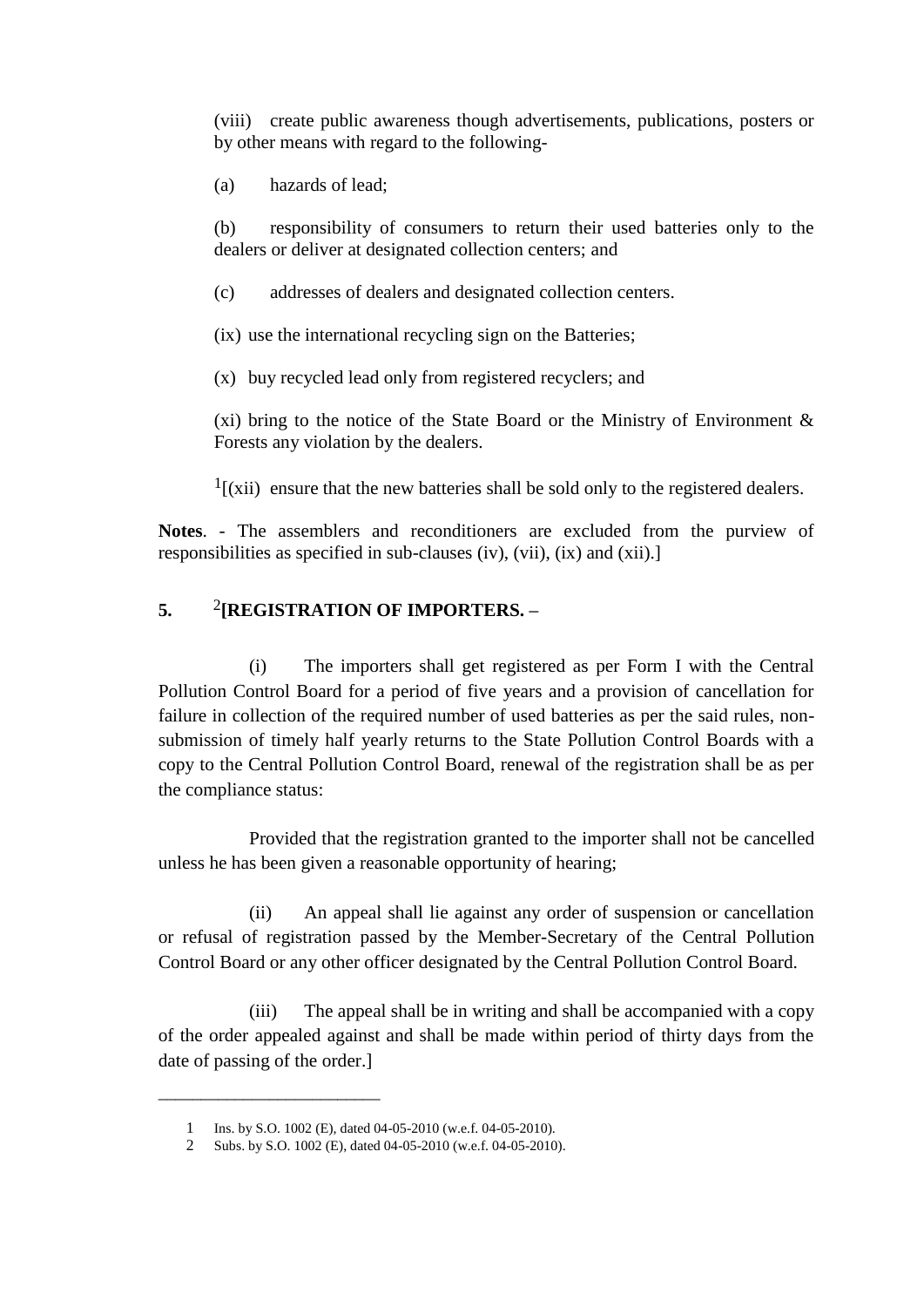# **6. CUSTOMS CLEARANCE OF IMPORTS OF NEW LEAD ACID BATTERIES. -**

Customs clearance of imports shall be contingent upon -

- (i) valid registration with the Reserve Bank of India (with Importer's Code Number);
- (ii) one time registration with the Ministry of Environment & Forests or an agency designated by it in Form-II;
- (iii) undertaking in Form-III; and
- (iv) a copy of the latest half-yearly return in Form-IV

#### **7. RESPONSIBILITIES OF DEALER.**–

It shall be the responsibility of a dealer to-

- (i) ensure that the used batteries are collected back as per the Schedule against new batteries sold;
- (ii) give appropriate discount for every used battery returned by the consumer;
- (iii) ensure that used batteries collected back are of similar type and specifications as that of the new batteries sold;
- (iv) file half-yearly returns of the sale of new batteries and buy-back of old batteries to the manufacturer in Form-V by  $31<sup>st</sup>$  May and  $30<sup>th</sup>$ November of every year;
- (v) ensure safe transportation of collected batteries to the designated collection centers or to the registered recyclers; and
- (vi) ensure that no damage is caused to the environment during storage and transportation of used batteries.
- [(vii) (a) registration with State Pollution Control Board for five years and a provision of cancellation for failure in collection of the required number of used batteries as per the said rules, non-submission of timely half yearly returns to the State Pollution Control Boards, renewal of the registration shall be as per the compliance status, to submit details as per Form IV, registration would be considered as deemed registered if not objected to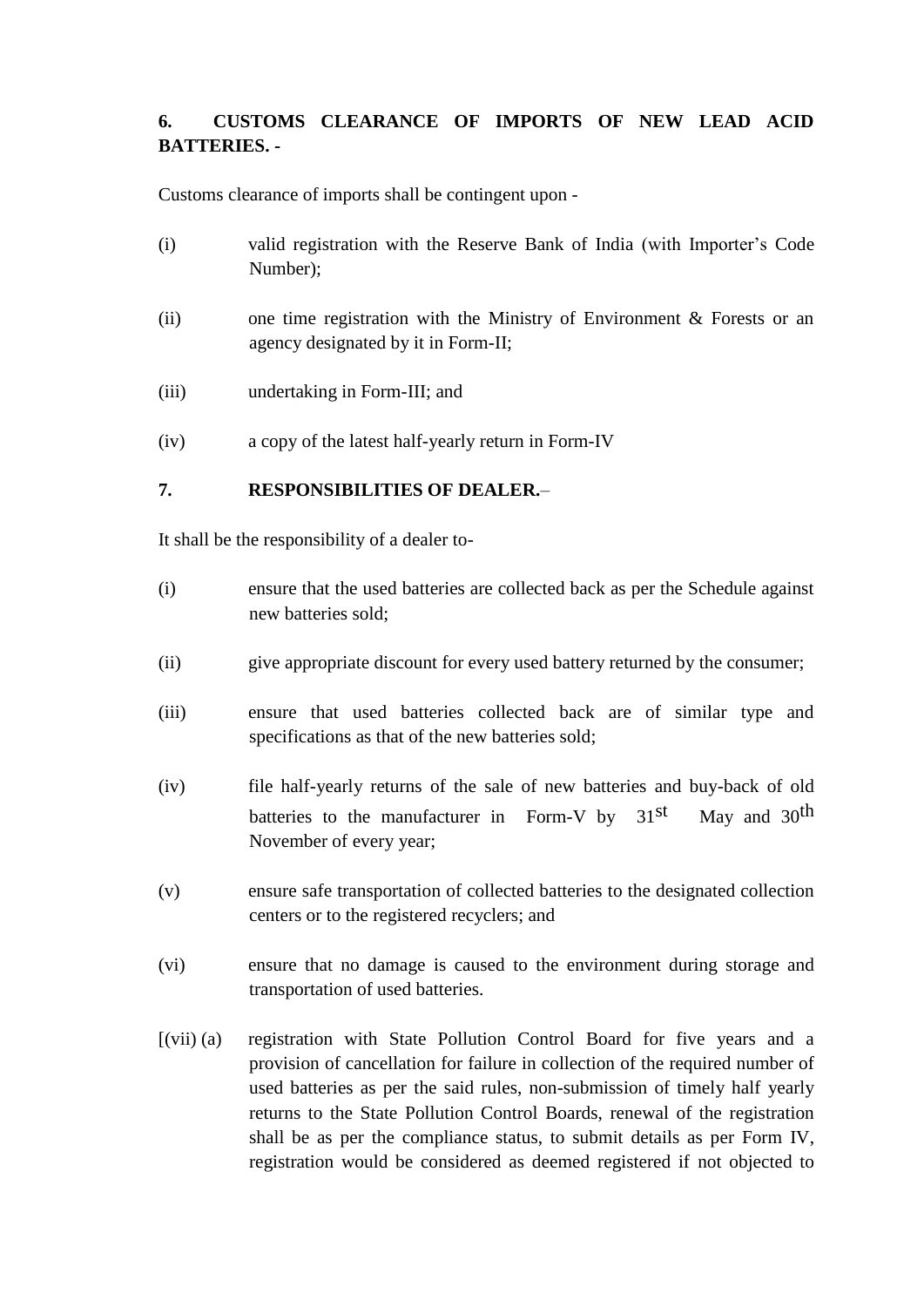within thirty days:

Provided that the registration granted to the dealer shall not be cancelled unless he has been given a reasonable opportunity of hearing;

(b) an appeal shall lie against any order of suspension or cancellation or refusal of registration passed by the Member-Secretary of the State Pollution Control Board or any other officer designated by the State Pollution Control Board;

(c) the appeal shall be in writing and shall be accompanied with a copy of the order appealed against and shall be made within period of thirty days from the date of passing of the order]

#### **8. RESPONSIBILITIES OF RECYCLER.** –

Each recycler shall

- (i) apply for registration to the Ministry of Environment & Forests or an agency designated by it if not applied already, by submitting information in Form VI;
- (ii) ensure strict compliance of the terms and conditions of registration, however, those already registered with the Ministry of Environment & Forests or an agency designated by it for reprocessing used batteries would be bound by the terms and conditions of such registration;
- (iii) submit annual returns as per Form VII to the State Board.
- $(iv)$  <sup>1</sup>[make available all records relating to receipt of used batteries, sources, quantities and metal yield to be submitted to the State Pollution Control Board for inspection;]
- (v) mark 'Recycled' on lead recovered by reprocessing; and
- (vi) Create public awareness through advertisements, publications, posters or others with regard to the following–
	- (a) hazards of lead; and

\_\_\_\_\_\_\_\_\_\_\_\_\_\_\_\_\_\_\_\_\_\_\_\_\_

(b) obligation of consumers to return used batteries only to the registered dealers or deliver at the designated collection centers.

<sup>1</sup> Subs. by S.O. 1002 (E), dated 04-05-2010 (w.e.f. 04-05-2010).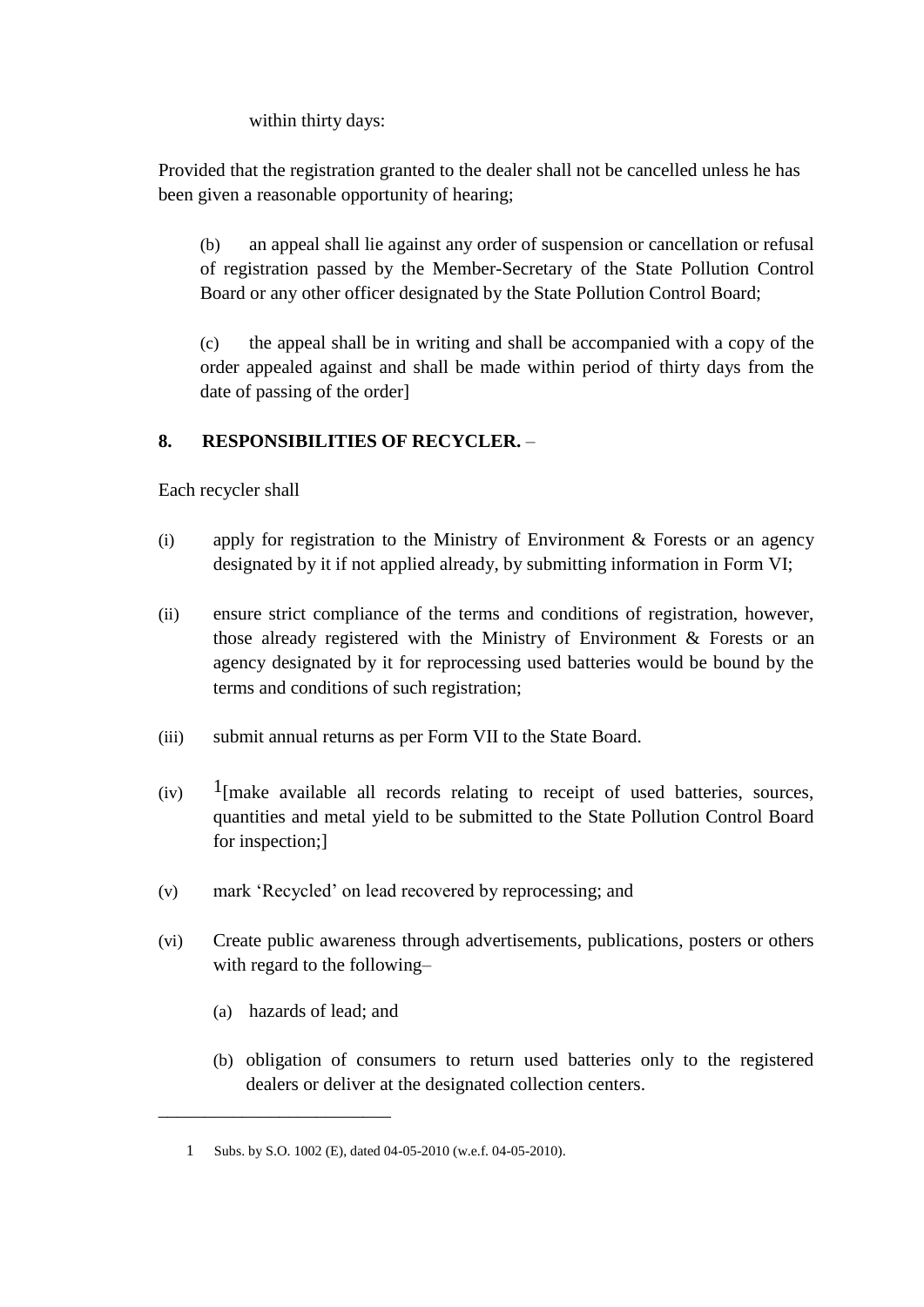#### **9. PROCEDURE FOR REGISTRATION/RENEWAL OF REGISTRATION OF RECYCLERS.** –

(1) Every recycler of used lead acid batteries shall make an application in Form VI along with the following documents to the Joint Secretary, Ministry of Environment & Forests or any officer designated by the Ministry or an agency designated by it for grant of registration or renewal.

- (a) a copy of the valid consents under Water (Prevention and Control of Pollution) Act, 1974, as amended and Air (Prevention and Control of Pollution) Act, 1981, as amended;
- (b) a copy of the valid authorisation under Hazardous Waste (Management and Handling) Rules, 1989 as amended;
- (c) a copy of valid certificate of registration with District Industries Centre; and
- (d) a copy of the proof of installed capacity issued by either State Pollution Control Board/ District Industries Centre.

(2) The Joint Secretary, Ministry of Environment & Forests or any officer designated by the Ministry or an agency designated by it shall ensure that the recyclers possess appropriate facilities, technical capabilities, and equipment to recycle used batteries and dispose of hazardous waste generated;

(3) The Joint Secretary, Ministry of Environment & Forests or any officer designated by the Ministry or an agency designated by it shall take decision on application for registration within  $1$ [90] days of receipt of application form with complete details;

(4) The registration granted under this rule shall be in force for a period of two years from the date of issue or from the date of renewal unless suspended or cancelled earlier;

(5) An application for the renewal of registration shall be made in Form VI at least six months before its expiry. The Joint Secretary, Ministry of Environment & Forests or any officer designated by the Ministry or an agency designated by it shall renew the registration of the recycler granted under sub rule (4) of this rule, after examining each case on merit;

\_\_\_\_\_\_\_\_\_\_\_\_\_\_\_\_\_\_\_\_\_\_\_\_\_\_\_\_

<sup>1</sup> Subs. by S.O. 1002 (E), dated 04-05-2010 (w.e.f. 04-05-2010).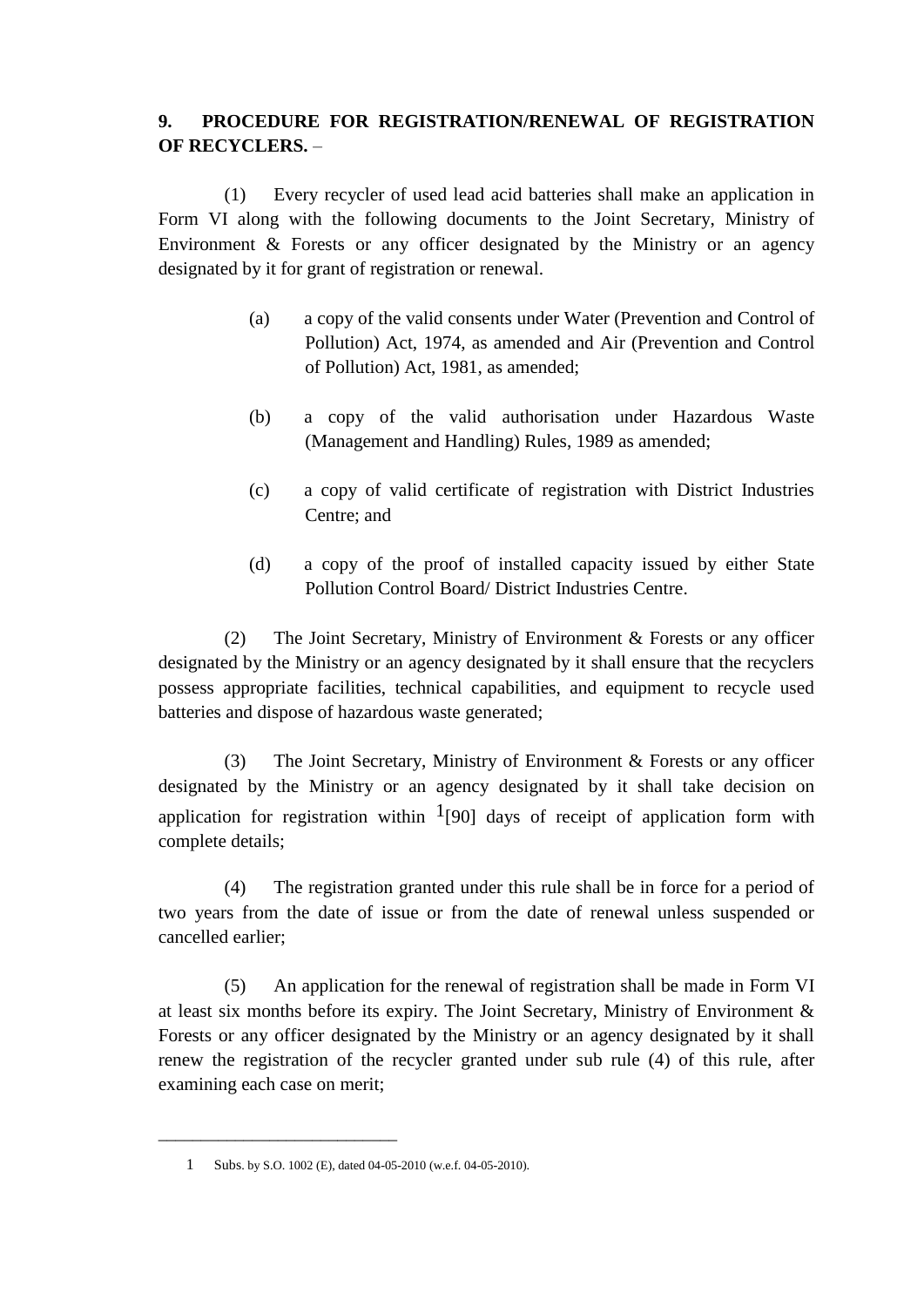(6) The Joint Secretary, Ministry of Environment & Forests or any officer designated by the Ministry or an agency designated by it may, after giving reasonable opportunity to the applicant of being heard, refuse to grant registration;

(7) The Joint Secretary, Ministry of Environment & Forests or any officer designated by the Ministry or an agency designated by it may cancel or suspend a registration issued under these rules, if in his/her opinion, the registered recycler has failed to comply with any of the conditions of registration, or with any provisions of the Act or rules made thereunder after giving him an opportunity to explain and after recording the reasons therefore;

(8) It shall be the responsibility of the State Boards to monitor the compliance of conditions prescribed while according registration; and

(9) An appeal shall lie against any order of suspension or cancellation or refusal of registration passed by the Joint Secretary to the Ministry of Environment & Forests or any officer designated by the Ministry or an agency designated by it. The appeal shall be in writing and shall be accompanied with a copy of the order appealed against and shall be presented within 30 days of passing of the order.

#### **10. RESPONSIBILITIES OF CONSUMER OR BULK CONSUMER. –**

(1) It shall be the responsibility of the consumer to ensure that used batteries are not disposed of in any manner other than depositing with the dealer, manufacturer, importer, assembler, registered recycler, re-conditioner or at the designated collection centers.

(2) It shall be the responsibility of the bulk consumer to-

(i) ensure that used batteries are not disposed of in any manner other than by depositing with the dealer/ manufacturer/ registered/ recycler/ importer/ reconditioner or at the designated collection centers; and

(ii) file half-yearly return in Form VIII to the State Board.-

(3) Bulk consumers or their user units may auction used batteries to registered recyclers only.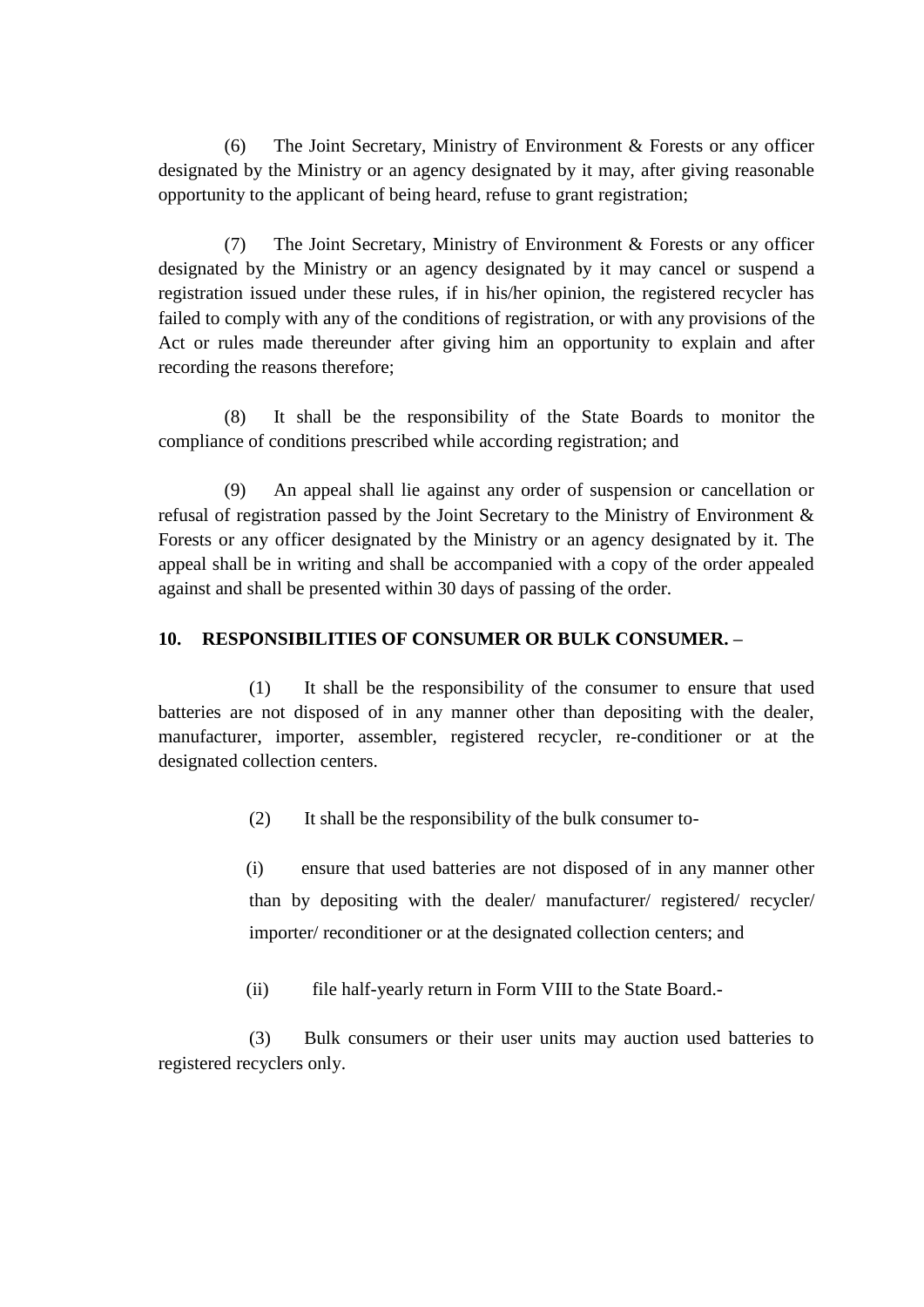#### **11. RESPONSIBILITIES OF AUCTIONEER. –**

The auctioneer shall–

(i) ensure that used batteries are auctioned to the registered recyclers only;

(ii) file half-yearly returns of their auctions to the State Boards in Form-IX,; and

(iii) maintain a record of such auctions and make these records available to the State Board for inspection.

#### **12. PRESCRIBED AUTHORITY. –**

The prescribed authority for ensuring compliance of the provisions of these rules shall be the State Board. And, it shall file an annual compliance status report to the Central Pollution Control Board by 30<sup>th</sup> April of every year.

#### **13. DUTIES OF CENTRAL POLLUTION CONTROL BOARD.–**

The Central Pollution Control Board shall compile and publish the date received every year from the State Boards. It shall review the compliance of the rules periodically to improve the collection and recycling of used lead batteries and apprise the Ministry of Environment & Forests, Government of India.

#### **14. COMPUTERISATION OF RECORDS AND RETURNS.**–

Ministry of Environment and Forests or an agency designated by it shall develop a system for computerised tracking of-

- (i) distribution and sale of batteries;
- (ii) collection, auction, transport and re-processing of used batteries;
- (iii) sale of re-processed lead by registered recyclers; and
- (iv) sale of lead from all domestic producers or importers.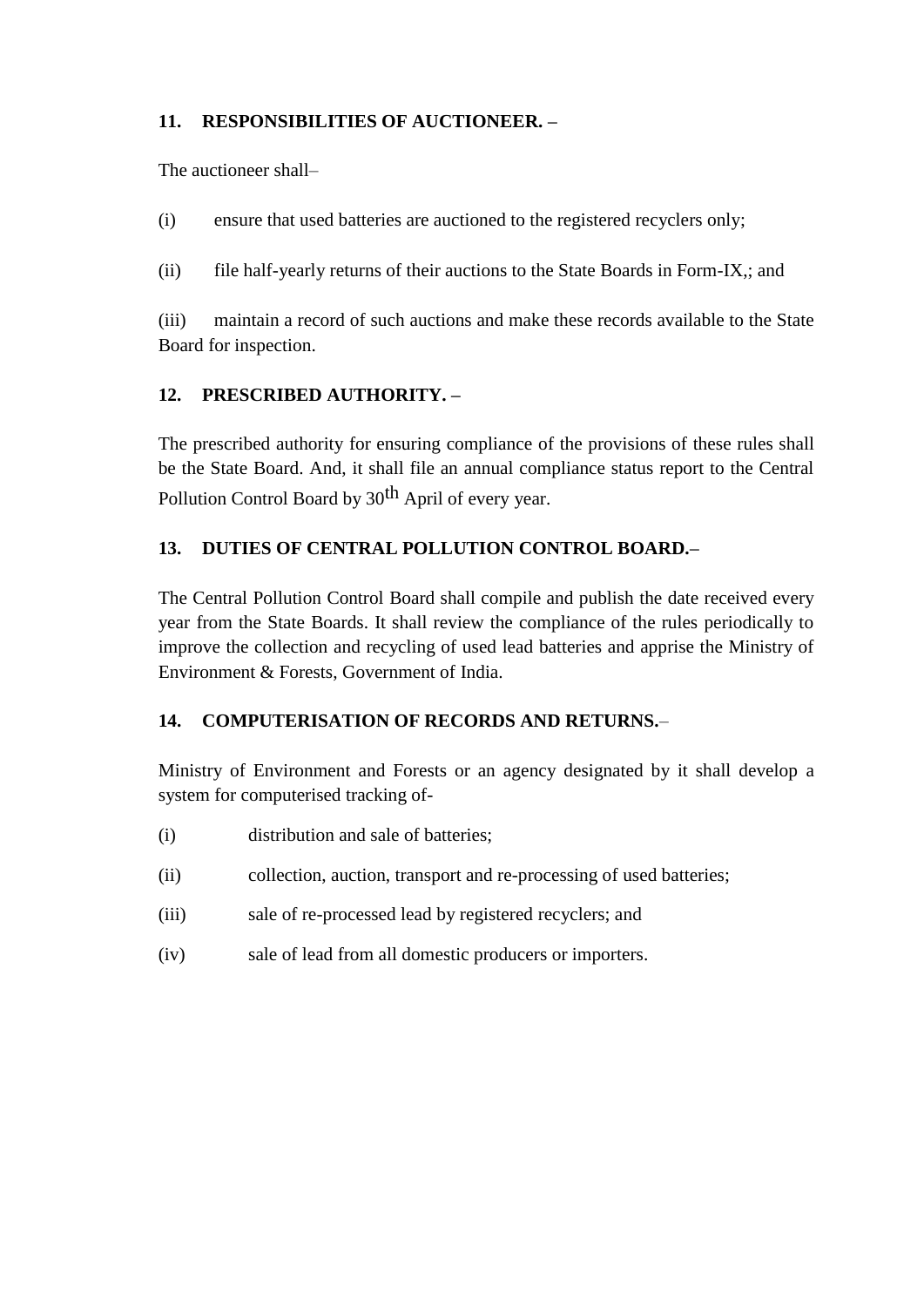# **SCHEDULE**

| S.    |                                               | Number of used            |
|-------|-----------------------------------------------|---------------------------|
| No.   | Year                                          | batteries to be collected |
|       |                                               | back                      |
| (i)   | During first year of implementation of rules  | 50% of new batteries sold |
| (ii)  | During second year of implementation of rules | 75% of new batteries sold |
| (iii) | After second year of implementation of rules  | 90% of new batteries sold |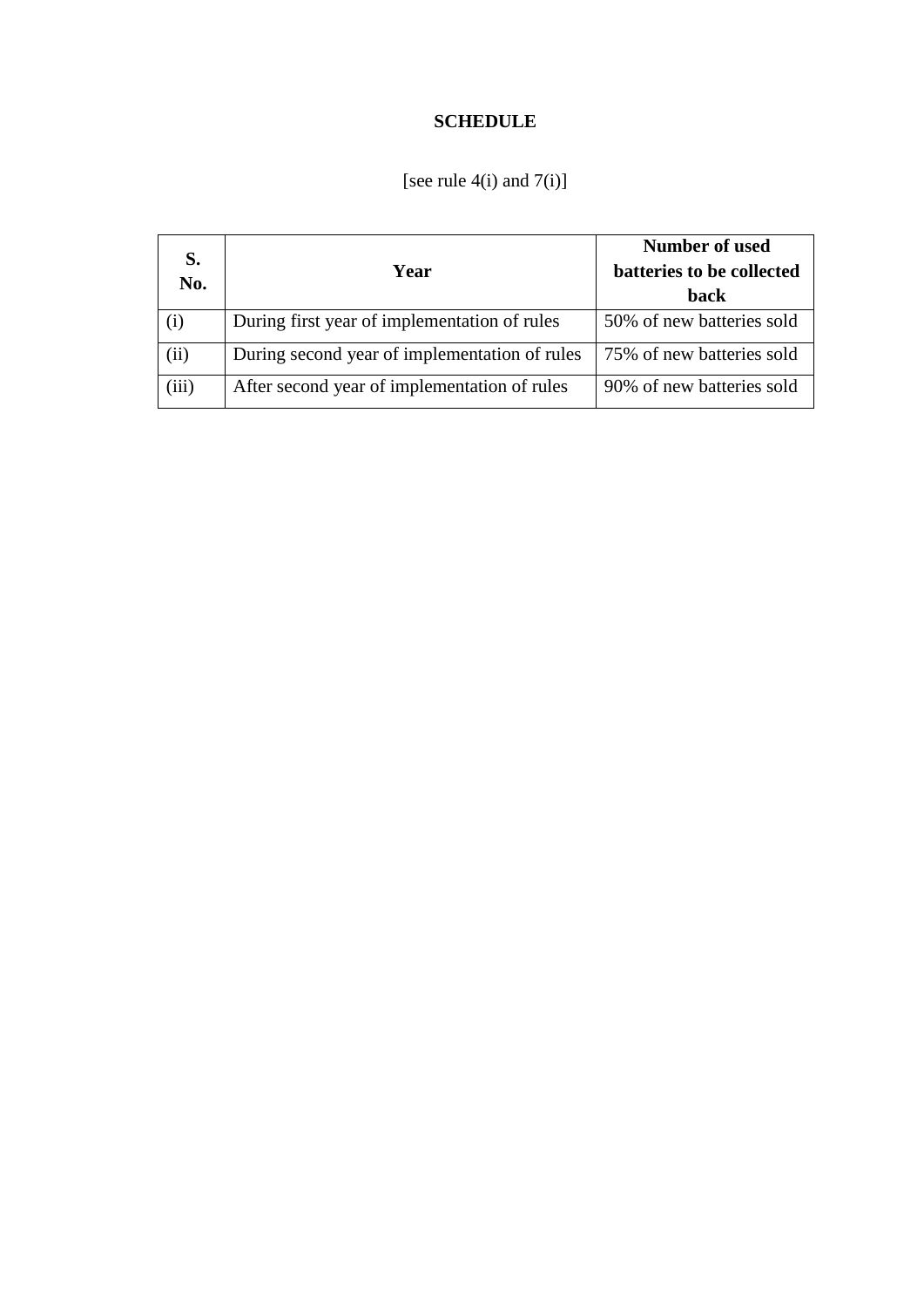#### **FORM – I**

### [See rule 4(iii)]

### **FORM FOR FILLING RETURNS OF SALE OF NEW BATTERIES AND COLLECTION OF USED BATTERIES**

[To be submitted by manufacturer/importer/bulk consumer by 30th June (for the period October-March) and 31<sup>st</sup> December (for the period April, September) every year]

| 1. | $\frac{1}{2}$ [Name]<br>Address<br>and<br>of<br>the |                  |                  |
|----|-----------------------------------------------------|------------------|------------------|
|    | manufacturer/importer/bulk consumer]                |                  |                  |
| 2. | Name of the authorised person and complete          |                  |                  |
|    | address with telephone and fax numbers              |                  |                  |
| 3. | Total number of new batteries sold during the       |                  |                  |
|    | period October-March/April-September in             |                  |                  |
|    | respect of the following categories                 |                  |                  |
|    | Category                                            | $(i)$ No. of     | (ii) Approximate |
|    | (i) Automative                                      | <b>Batteries</b> | weight (in       |
|    | four-wheeler<br>(a)                                 |                  | Metric Tonnes)   |
|    | (b) two-wheeler                                     |                  |                  |
|    | (ii) Industrial                                     |                  |                  |
|    | <b>UPS</b><br>(a)                                   |                  |                  |
|    | (b)<br><b>Motive Power</b>                          |                  |                  |
|    | Stand-by<br>(c)                                     |                  |                  |
|    | (iii) others (inverters, etc.) Number of            |                  |                  |
|    | batteries sold too                                  |                  |                  |
|    | dealers<br>(i)                                      |                  |                  |
|    | (ii)<br>bulk consumers                              |                  |                  |
|    | (iii)<br>OEM                                        |                  |                  |
|    | (iv)<br>Any other party for replacement             |                  |                  |
|    | should be indicated separately                      |                  |                  |
| 4. | Name and full address of the designated             |                  |                  |
|    | collection centres                                  |                  |                  |
| 5. | Total number of used batteries of different         |                  |                  |
|    | categories as at Sl. No. 3 collected and sent to    |                  |                  |
|    | the registered recyclers*                           |                  |                  |

\* enclose the list of recyclers to whom batteries have been sent of recycling.

Place ---------------

\_\_\_\_\_\_\_\_\_\_\_\_\_\_\_\_\_\_\_\_\_\_\_\_\_\_

Date------------------ Signature of the authorised person

1 Subs. by S.O. 1002 (E), dated 04-05-2010 (w.e.f. 04-05-2010).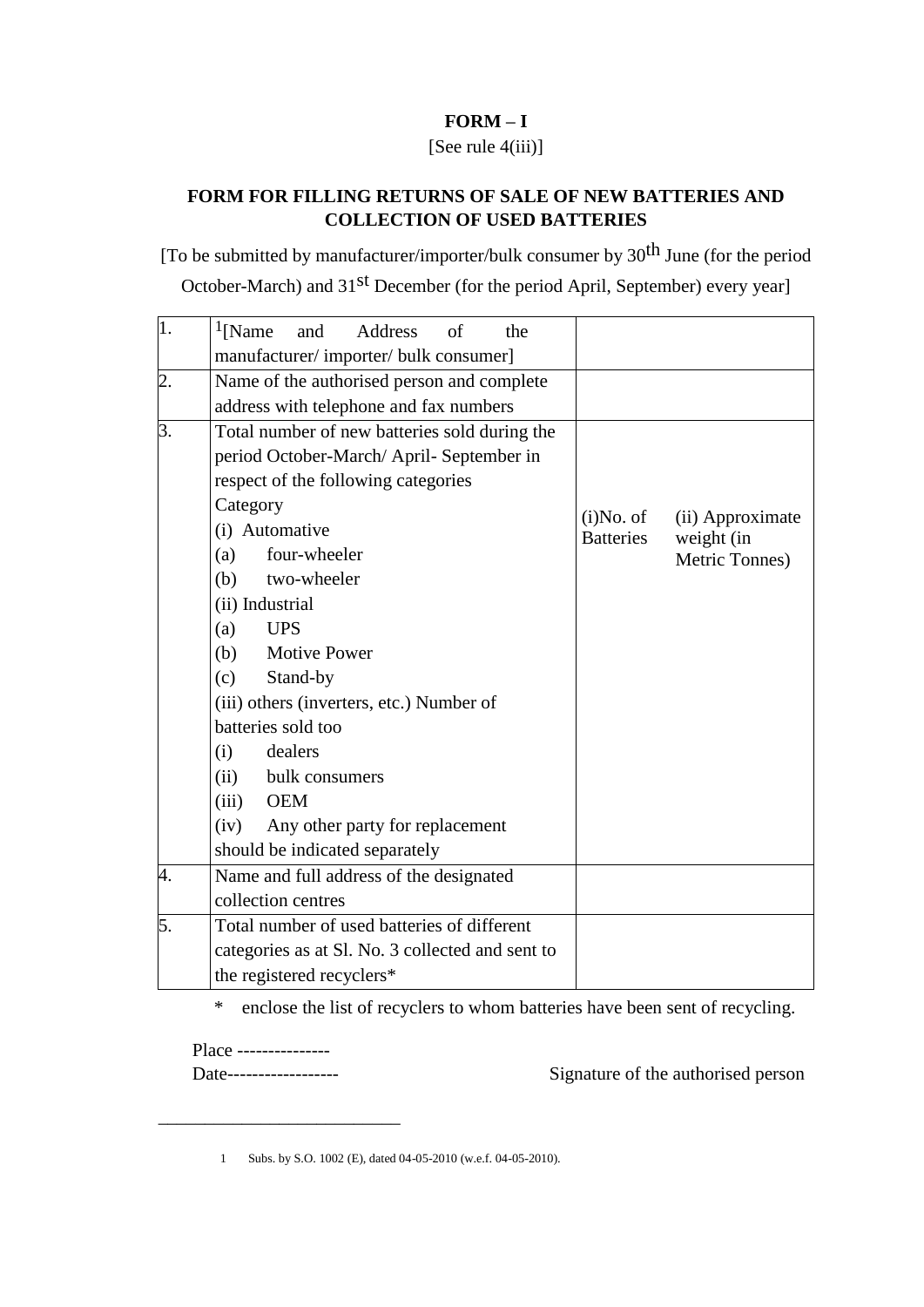#### **FORM II**

#### [see rule 5  $\&$  6(ii)]

# **FORM FOR REGISTRATION OF IMPORTER OF NEW LEAD ACID BATTERIES/PRIMARY LEAD**

[To be submitted in triplicate to the Ministry of Environment & Forests]

| Name and address of the importer                 |  |
|--------------------------------------------------|--|
| Importer/Export Licence No.                      |  |
| Name of person/owner/occupier as the case may be |  |

Date

Place Signature of the Importer

**\*\*\*\*\***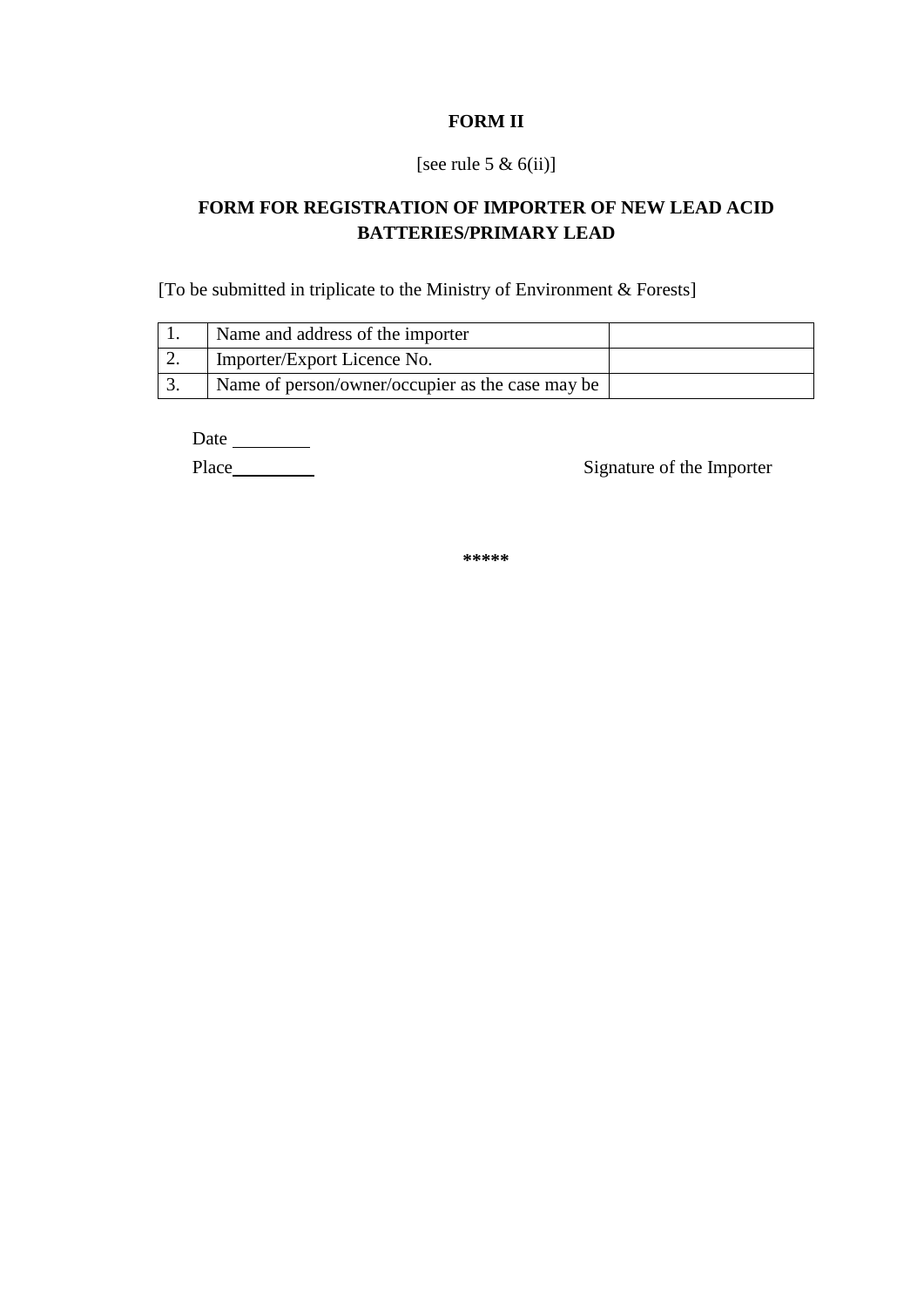#### **FORM III**

[see rule 6 (iii)]

(To be submitted by importer of new lead acid batteries)

#### **UNDERTAKING**

To

The Member Secretary State Pollution Control Board

1. I --------------------------of M/s ------------------- hereby submit that I am in the process of importing (MT) of new lead acid batteries.

2. I undertake that I shall collect back the used batteries as per the schedule prescribed by the Government from time to time in lieu of the new batteries imported and sold, and shall send these only to the registered recyclers. I further undertake that I shall submit half-yearly returns as per item (iii) of rule 6 to the State Board and abide by their directions, if any

Date:

Place: Signature of the Importer

Copy to: The concerned Customs Authority

\*\*\*\*\*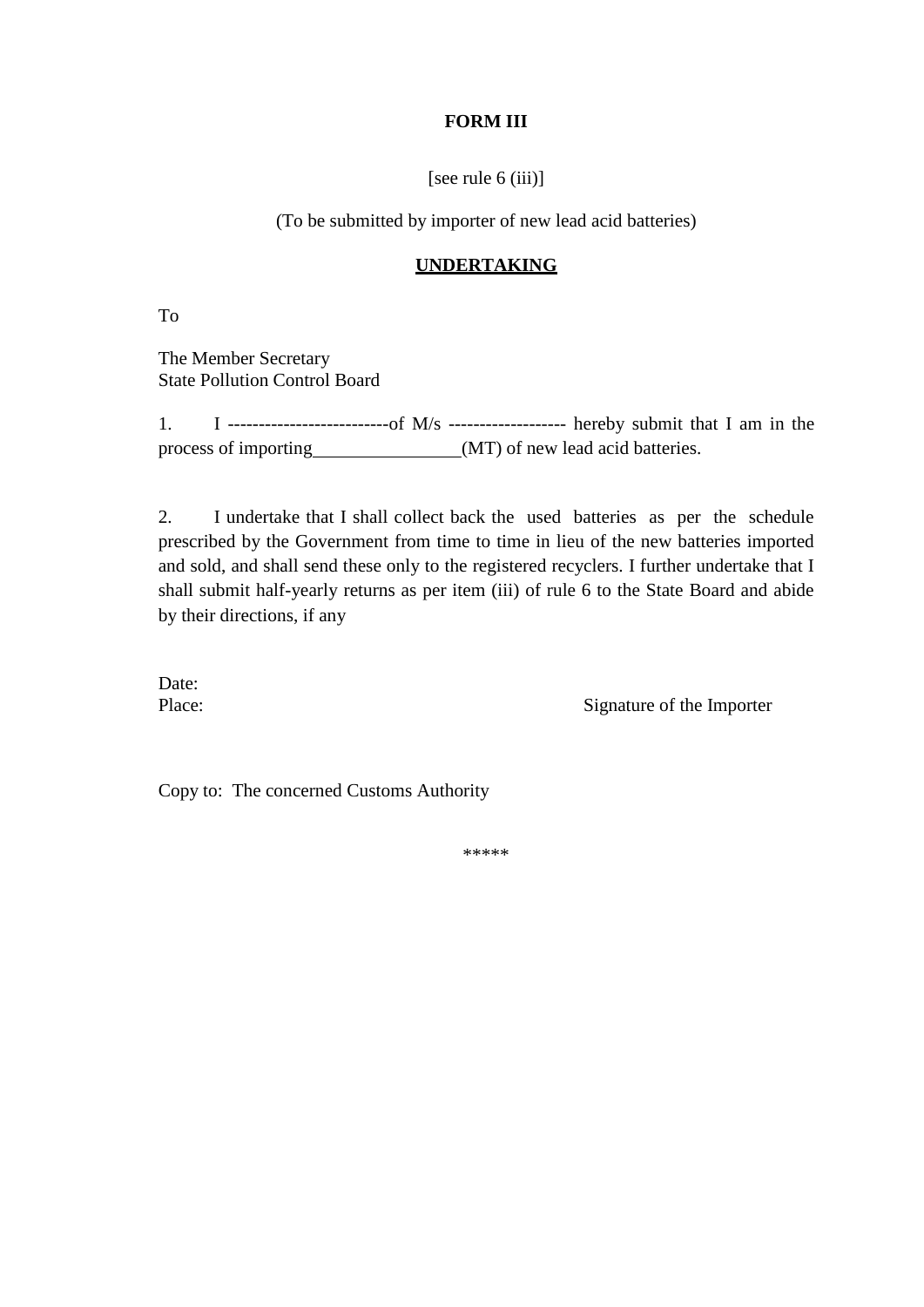# **1 [FORM IV**

[see rules 4 and 7 (vii)]

#### **FORM FOR REGISTRATION OF DEALERS**

[To be submitted by dealers to the State Pollution Control Boards/Pollution Control Committees]

| Name and address of the dealers with |  |
|--------------------------------------|--|
| telephone and fax numbers            |  |
| $TIN/VAT$ number*                    |  |

\* IF APPLICABLE (AS PER CURRENT STATE SALE TAX RULES, MANDATORY TIN/VAT NUMBER IS REQUIRED ONLY IF THE ANNUAL TURNOVER OF THE DEALER IS MORE THAN THE PRESCRIBED VALUE)

Place ---------------

Date------------------ Signature of the authorised person]

\*\*\*\*\*

<sup>1</sup> Subs. by S.O. 1002 (E), dated 04-05-2010 (w.e.f. 04-05-2010).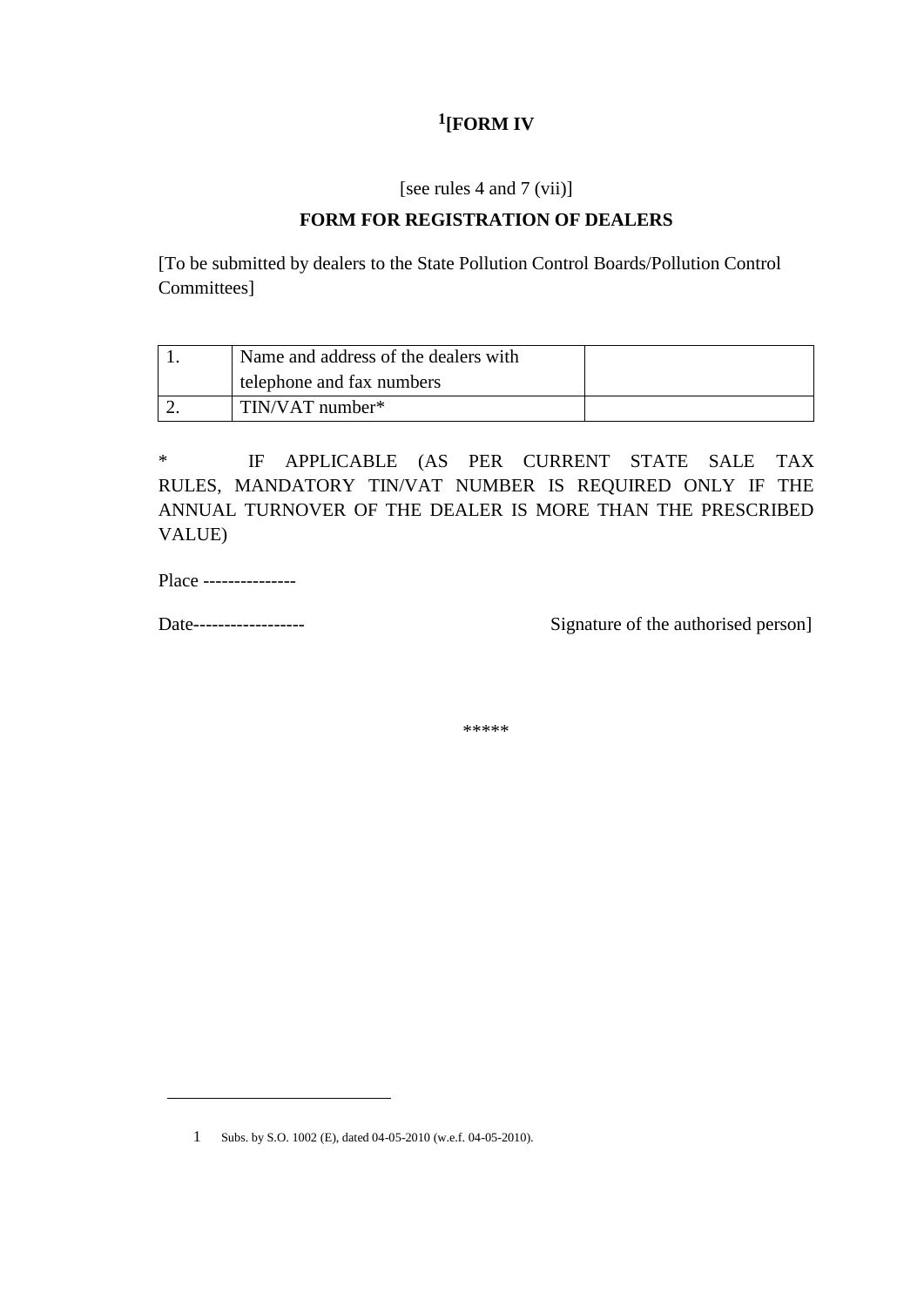#### **FORM V**

[See rule 7 (iv)]

#### **FORM FOR FILING RETURNS OF SALE OF NEW BATTERIES AND COLLECTION OF OLD BATTERIES**

[To be submitted by dealers to the manufacturers by 31st May (for sale during October March) and 30<sup>th</sup> November (for sale during April-September) every year]

| 1.               | Name and address of the dealer                |                  |                  |
|------------------|-----------------------------------------------|------------------|------------------|
| 2.               | Name of the authorized person and full        |                  |                  |
|                  | address with telephone and fax numbers        |                  |                  |
| 3.               | Number of new Batteries sold during the       |                  |                  |
|                  | period October-March/April-September          |                  |                  |
|                  | in respect of the following categories :      |                  |                  |
|                  | Category                                      | $(i)$ No. of     | (ii) Approximate |
|                  |                                               | <b>Batteries</b> | weight (in       |
|                  | (i) Automative                                |                  | Metric Tonnes)   |
|                  | Four wheeler<br>(a)                           |                  |                  |
|                  | Two wheeler<br>(b)                            |                  |                  |
|                  | (ii) Industrial                               |                  |                  |
|                  | <b>UPS</b><br>(a)                             |                  |                  |
|                  | <b>Motive Power</b><br>(b)                    |                  |                  |
|                  | (c)<br>Stand-by                               |                  |                  |
|                  | (iii) others                                  |                  |                  |
|                  | Number of batteries sold                      |                  |                  |
|                  | As replacement of used Batteries<br>(i)       |                  |                  |
|                  | to bulk consumers<br>(ii)                     |                  |                  |
|                  | to OEM<br>(iii)                               |                  |                  |
|                  | to any other party<br>(iv)                    |                  |                  |
| $\overline{4}$ . | Total number of used batteries of different   |                  |                  |
|                  | categories as at Sl. No. 3 collected and sent |                  |                  |
|                  | to registered recyclers */designated          |                  |                  |
|                  | collection centres/manufacturers              |                  |                  |

\* Enclose the list of recyclers to whom batteries have been sent of recycling.

Place---------------

Date------------------ Signature of the authorised person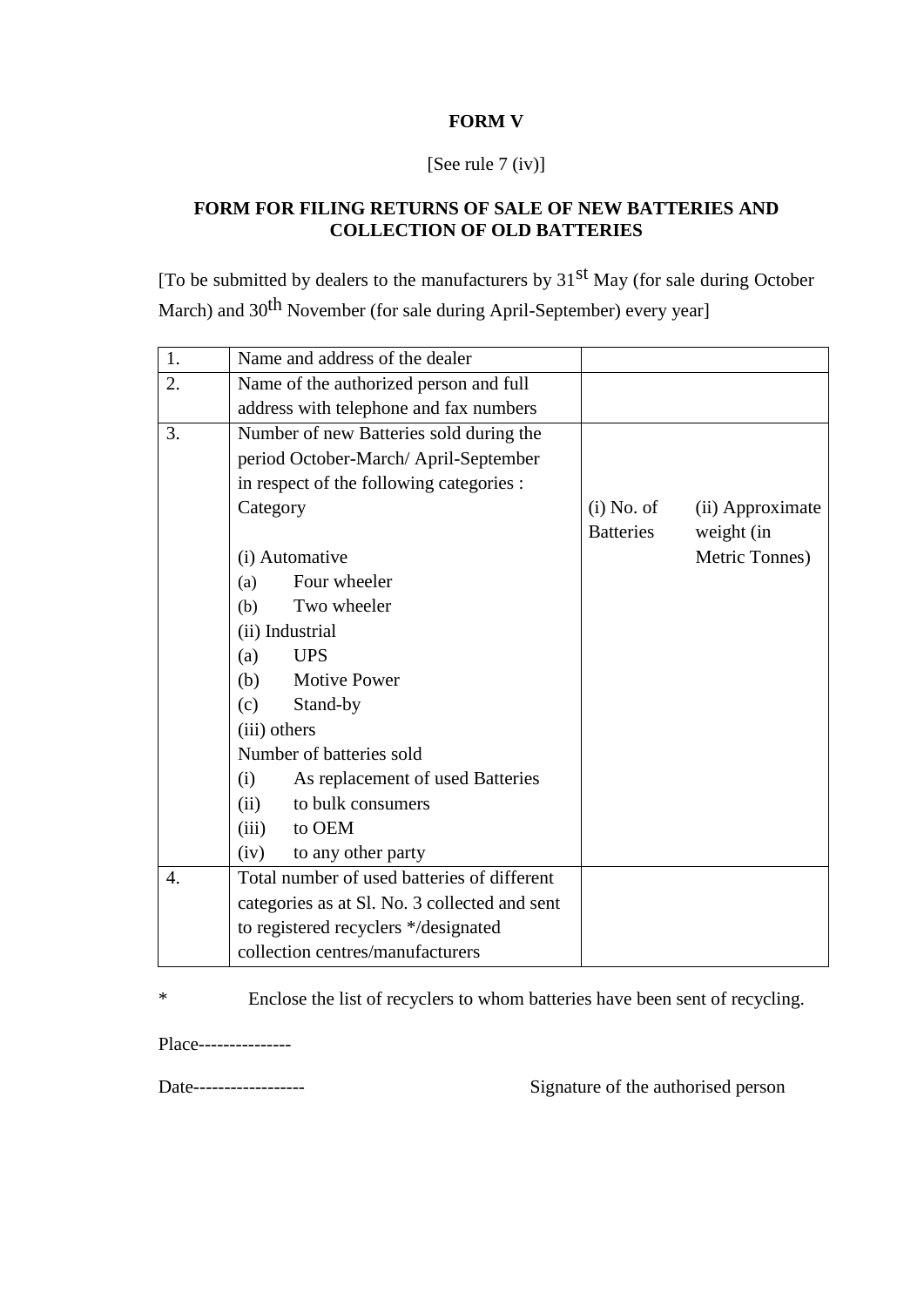#### **FORM VI**

[(see rule 8 (i), 9 (1) & 9 (5)]

# **FORM FOR APPLICATION FOR REGISTRATION OF FACILITIES POSSESSING ENVIRONMENTALLY SOUND MANAGEMENT PRACTICE FOR RECYCLING OF USED LEAD ACID BATTERIES**

| 1.  | Name & Address of the unit             |                                                                                    |            |           |
|-----|----------------------------------------|------------------------------------------------------------------------------------|------------|-----------|
| 2.  | Contact person with                    |                                                                                    |            |           |
|     | designation, Tel./Fax                  |                                                                                    |            |           |
| 3.  | Date of Commissioning                  |                                                                                    |            |           |
| 4.  | No. of Workers (including              |                                                                                    |            |           |
|     | contract labourers)                    |                                                                                    |            |           |
| 5.  | <b>Consent Validity</b>                | Under Air Act, 1981; Valid upto-<br>a)<br>Under Water Act, 1974, Valid upto-<br>b) |            |           |
| 6.  | Validity of Authorisation under rule 5 | Valid up to -                                                                      |            |           |
|     | of the Hazardous Wastes                |                                                                                    |            |           |
|     | (Management and Handling) Rules,       |                                                                                    |            |           |
|     | 1989.                                  |                                                                                    |            |           |
| 7.  | Installed capacity of production       |                                                                                    |            |           |
|     | in (MTA)                               |                                                                                    |            |           |
| 8.  | <b>Products Manufactured</b>           | Year $-1$                                                                          | Year $-2$  | Year $-3$ |
|     | (Tones/year) during the last three     |                                                                                    |            |           |
|     | years Name:                            |                                                                                    |            |           |
|     | (a)                                    |                                                                                    |            |           |
|     | (b)                                    |                                                                                    |            |           |
|     | (c)                                    |                                                                                    |            |           |
| 9.  | Raw material consumer                  | Year $-1$                                                                          | Year $-2$  | Year $-3$ |
|     | (Tones/year) Name:                     |                                                                                    |            |           |
|     | (a)                                    |                                                                                    |            |           |
|     | (b)                                    |                                                                                    |            |           |
|     | (c)                                    |                                                                                    |            |           |
| 10. | <b>Manufacturing Process</b>           | Please attach manufacturing process flow                                           |            |           |
|     |                                        | diagram for each product (s)                                                       |            |           |
| 11. | <b>Water Consumption</b>               | Industrial -                                                                       | $m^3$ /day |           |
|     |                                        | Domestic -                                                                         | $m^3$ /day |           |
| 12. | Water Cess paid up to                  |                                                                                    |            |           |
| 13. | Waste water generation                 | Industrial -                                                                       |            |           |
|     | as per consent $m^3$ /day<br>a)        |                                                                                    |            |           |
|     | actual $m^3$ /day(average of<br>b)     | Domestic -                                                                         |            |           |
|     | last three months)                     |                                                                                    |            |           |
|     |                                        |                                                                                    |            |           |

*{To be submitted in triplicate}*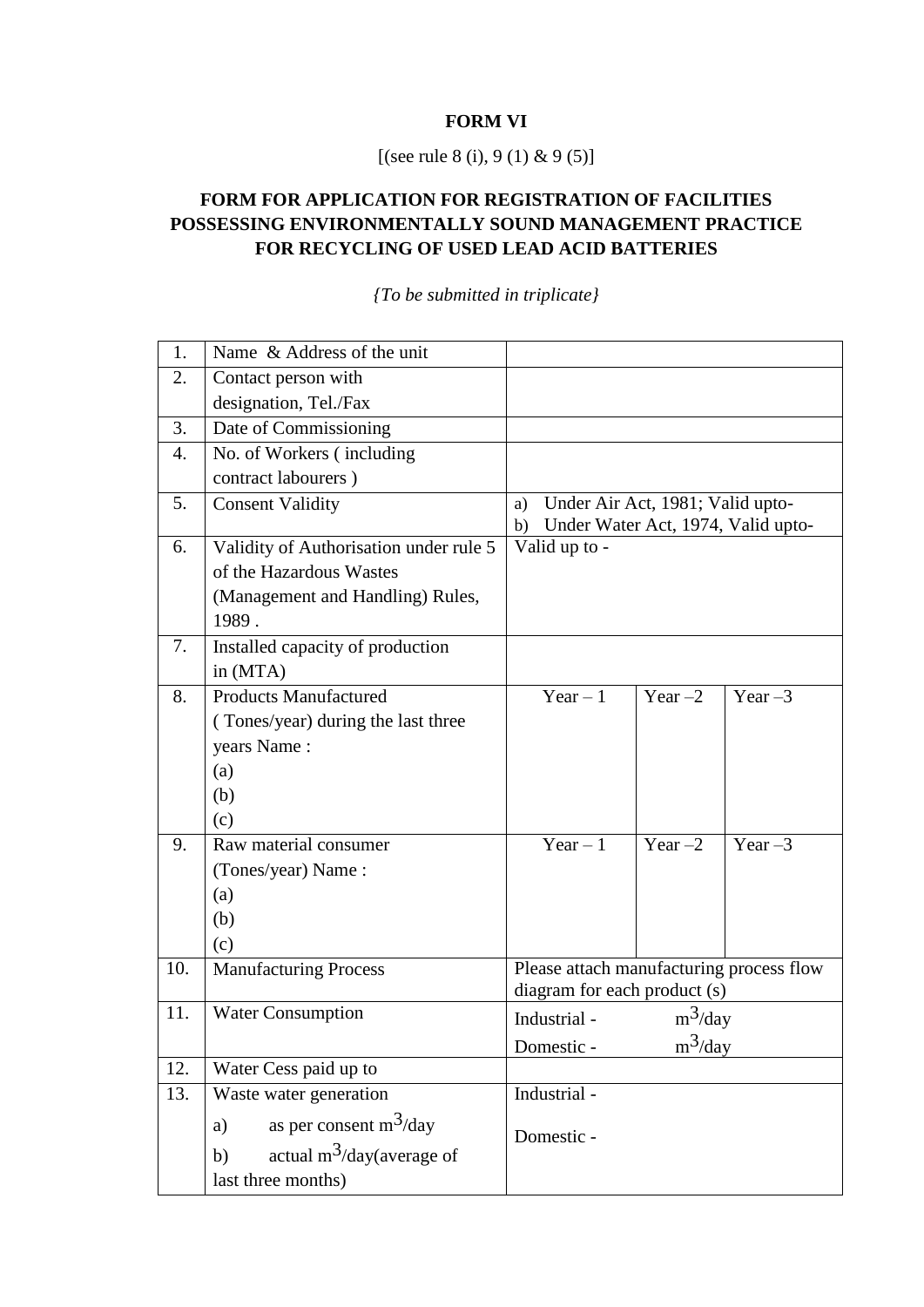| 14. | Waste water treatment (please                                                                                                                                                                                                                                                                                                                                                                                                                      | Industrial -                                                                                                                                                                                                                                                                                            |
|-----|----------------------------------------------------------------------------------------------------------------------------------------------------------------------------------------------------------------------------------------------------------------------------------------------------------------------------------------------------------------------------------------------------------------------------------------------------|---------------------------------------------------------------------------------------------------------------------------------------------------------------------------------------------------------------------------------------------------------------------------------------------------------|
|     | provide flow diagram of the                                                                                                                                                                                                                                                                                                                                                                                                                        |                                                                                                                                                                                                                                                                                                         |
|     | treatment scheme)                                                                                                                                                                                                                                                                                                                                                                                                                                  | Domestic -                                                                                                                                                                                                                                                                                              |
| 15. | Waste water discharge                                                                                                                                                                                                                                                                                                                                                                                                                              | Quantity $m^3$ day                                                                                                                                                                                                                                                                                      |
|     |                                                                                                                                                                                                                                                                                                                                                                                                                                                    | $Location -$                                                                                                                                                                                                                                                                                            |
|     |                                                                                                                                                                                                                                                                                                                                                                                                                                                    | <u>Analysis of treated waste water –</u>                                                                                                                                                                                                                                                                |
|     |                                                                                                                                                                                                                                                                                                                                                                                                                                                    | pH, BOD, COD, SS, O&G, Any other                                                                                                                                                                                                                                                                        |
|     |                                                                                                                                                                                                                                                                                                                                                                                                                                                    | (indicate the corresponding standards)                                                                                                                                                                                                                                                                  |
|     |                                                                                                                                                                                                                                                                                                                                                                                                                                                    | applicable)                                                                                                                                                                                                                                                                                             |
| 16. | <b>Air Pollution Control</b>                                                                                                                                                                                                                                                                                                                                                                                                                       |                                                                                                                                                                                                                                                                                                         |
|     | Please provide flow diagram<br>a.                                                                                                                                                                                                                                                                                                                                                                                                                  |                                                                                                                                                                                                                                                                                                         |
|     | for emission control system(s)                                                                                                                                                                                                                                                                                                                                                                                                                     |                                                                                                                                                                                                                                                                                                         |
|     | installed for each process unit, utilities                                                                                                                                                                                                                                                                                                                                                                                                         |                                                                                                                                                                                                                                                                                                         |
|     | etc.                                                                                                                                                                                                                                                                                                                                                                                                                                               |                                                                                                                                                                                                                                                                                                         |
|     | Details of facilities provided<br>b.                                                                                                                                                                                                                                                                                                                                                                                                               |                                                                                                                                                                                                                                                                                                         |
|     | for control of fugitive emission due to                                                                                                                                                                                                                                                                                                                                                                                                            |                                                                                                                                                                                                                                                                                                         |
|     | material handling process utilities etc.                                                                                                                                                                                                                                                                                                                                                                                                           |                                                                                                                                                                                                                                                                                                         |
|     |                                                                                                                                                                                                                                                                                                                                                                                                                                                    |                                                                                                                                                                                                                                                                                                         |
|     |                                                                                                                                                                                                                                                                                                                                                                                                                                                    | S. No. Stack attached to Emission $g/m3$                                                                                                                                                                                                                                                                |
|     |                                                                                                                                                                                                                                                                                                                                                                                                                                                    |                                                                                                                                                                                                                                                                                                         |
|     |                                                                                                                                                                                                                                                                                                                                                                                                                                                    |                                                                                                                                                                                                                                                                                                         |
|     |                                                                                                                                                                                                                                                                                                                                                                                                                                                    |                                                                                                                                                                                                                                                                                                         |
|     |                                                                                                                                                                                                                                                                                                                                                                                                                                                    |                                                                                                                                                                                                                                                                                                         |
|     |                                                                                                                                                                                                                                                                                                                                                                                                                                                    | <b>Waste Category</b>                                                                                                                                                                                                                                                                                   |
|     |                                                                                                                                                                                                                                                                                                                                                                                                                                                    |                                                                                                                                                                                                                                                                                                         |
|     |                                                                                                                                                                                                                                                                                                                                                                                                                                                    |                                                                                                                                                                                                                                                                                                         |
|     |                                                                                                                                                                                                                                                                                                                                                                                                                                                    |                                                                                                                                                                                                                                                                                                         |
|     |                                                                                                                                                                                                                                                                                                                                                                                                                                                    |                                                                                                                                                                                                                                                                                                         |
|     | disposal facility                                                                                                                                                                                                                                                                                                                                                                                                                                  |                                                                                                                                                                                                                                                                                                         |
|     | (ii)                                                                                                                                                                                                                                                                                                                                                                                                                                               |                                                                                                                                                                                                                                                                                                         |
|     | are in compliance of the conditions                                                                                                                                                                                                                                                                                                                                                                                                                |                                                                                                                                                                                                                                                                                                         |
|     | issued by the SPCB in Authorisation                                                                                                                                                                                                                                                                                                                                                                                                                |                                                                                                                                                                                                                                                                                                         |
|     | Please attach analysis report<br>(iii)                                                                                                                                                                                                                                                                                                                                                                                                             |                                                                                                                                                                                                                                                                                                         |
|     | of characterization of hazardous                                                                                                                                                                                                                                                                                                                                                                                                                   |                                                                                                                                                                                                                                                                                                         |
|     | wastes generated (including leachate                                                                                                                                                                                                                                                                                                                                                                                                               |                                                                                                                                                                                                                                                                                                         |
|     | test if applicable)                                                                                                                                                                                                                                                                                                                                                                                                                                |                                                                                                                                                                                                                                                                                                         |
| 18. | Details of waste proposed to be                                                                                                                                                                                                                                                                                                                                                                                                                    | Name-<br>1.                                                                                                                                                                                                                                                                                             |
|     | taken in auction or import, as the                                                                                                                                                                                                                                                                                                                                                                                                                 | Quantity required/-<br>2.                                                                                                                                                                                                                                                                               |
|     | case may be, for use as raw material                                                                                                                                                                                                                                                                                                                                                                                                               |                                                                                                                                                                                                                                                                                                         |
|     |                                                                                                                                                                                                                                                                                                                                                                                                                                                    |                                                                                                                                                                                                                                                                                                         |
| 19. |                                                                                                                                                                                                                                                                                                                                                                                                                                                    |                                                                                                                                                                                                                                                                                                         |
| 17. | <b>Fuel Consumption</b><br>$C_{\bullet}$<br>Stack emission monitoring<br>d.<br>results vis-à-vis the standards<br>applicable<br>Ambient air quality<br>e.<br>Hazardous Waste Management<br>Waste generation<br>a)<br>Details of collection, treatment<br>b)<br>Disposal (including point)<br>$\mathbf{c})$<br>of final discharge)<br>Please provide details of the<br>(i)<br>Whether facilities provided<br>Occupational safety and health aspects | S. No. Name of the fuel Quality/day<br>S. No. Location Results $\mu$ g/m <sup>3</sup><br>S. No. Name of Process Quantity/y the<br>Position in List A/List $\overline{B}$ as per<br>Basel Convention (BC) -<br>Nature as per Annexure III of BC -<br>4.<br>Please provide details of facilities provided |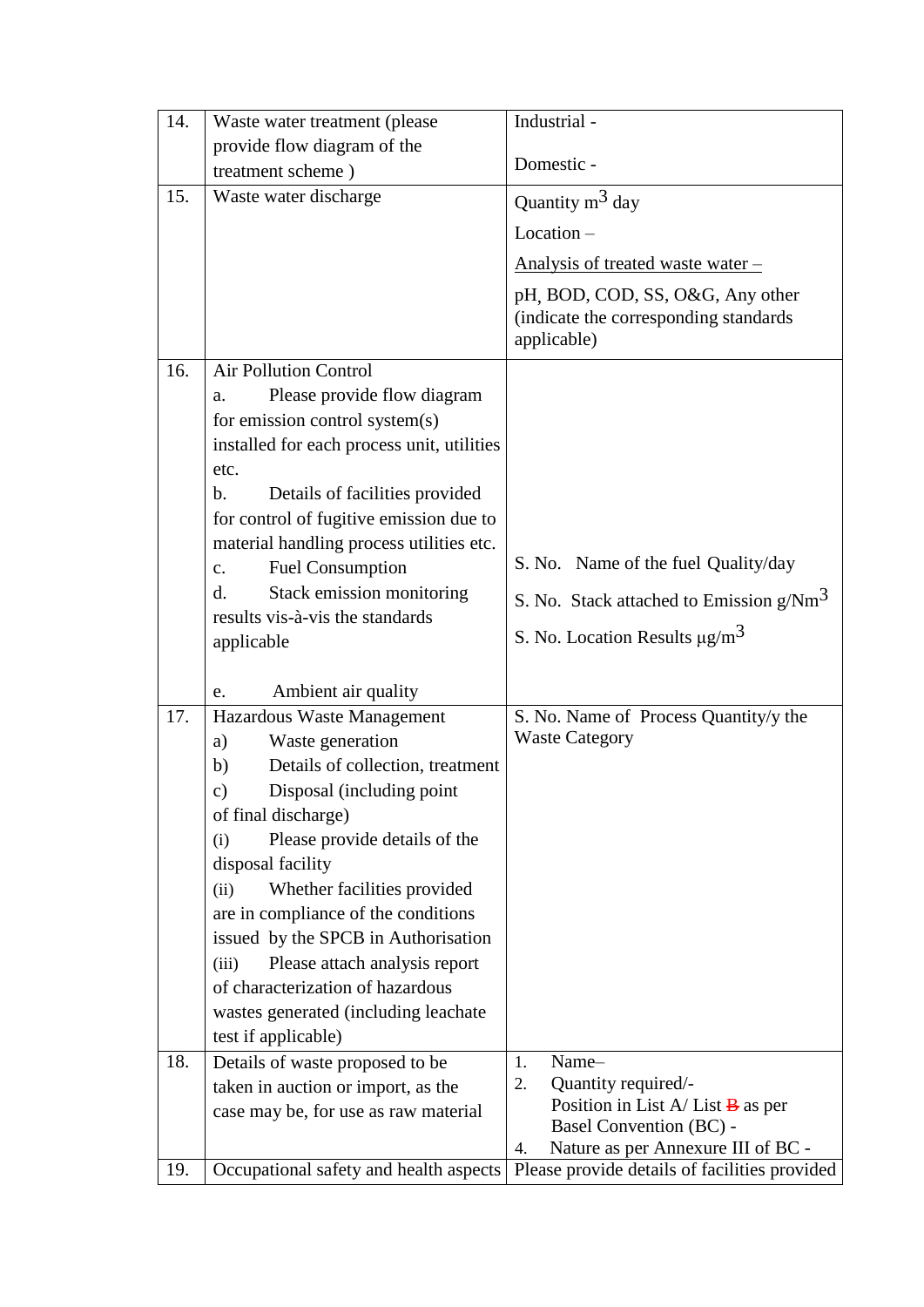| 20. | Remarks                                                                                                                                                                                                            | Yes/No                         |
|-----|--------------------------------------------------------------------------------------------------------------------------------------------------------------------------------------------------------------------|--------------------------------|
|     | (i) Whether industry has provided<br>adequate<br>pollution<br>control<br>system/equipment<br>to<br>meet<br>the<br>standards of emission/effluent                                                                   | If yes, please furnish details |
|     | (ii) Whether industry is<br>in<br>compliance with conditions laid down<br>the<br>Hazardous<br>in<br>Waste<br>Authorisation.                                                                                        | Yes/No                         |
|     | (iii) Whether Hazardous<br>Waste<br>collection and Treatment, Storage and<br>Disposal<br>Facility<br>(TDSF)<br>are<br>operating satisfactorily                                                                     | Yes/No                         |
|     | (iv) Whether conditions exist<br><sub>or</sub><br>likely to exist of the material being<br>handled/processed<br><b>or</b><br>posing<br>immediate<br>delayed<br>adverse<br><b>or</b><br>impacts on the environment. | Yes/No                         |
|     | (v) Whether conditions exist or is<br>likely to exist of the material being<br>handled/processed by any means<br>capable to yielding another material<br>e.g. leachate which may process eco-<br>toxicity.         | Yes/No                         |
| 21. | cost of the unit<br>(i)                                                                                                                                                                                            |                                |
|     | cost of pollution control<br>(ii)                                                                                                                                                                                  |                                |
|     | equipment including environmental<br>safeguard measures                                                                                                                                                            |                                |
|     | Capital:<br>a)                                                                                                                                                                                                     |                                |
|     | Recurring:<br>b)                                                                                                                                                                                                   |                                |
| 22. | Any other information :                                                                                                                                                                                            |                                |
|     | $\mathbf{i}$                                                                                                                                                                                                       |                                |
|     | ii)                                                                                                                                                                                                                |                                |
|     | iii)                                                                                                                                                                                                               |                                |

I hereby declare that the above statements/ information's are true and correct to the best of my knowledge and belief.

Date:

Place: Signature Name Designation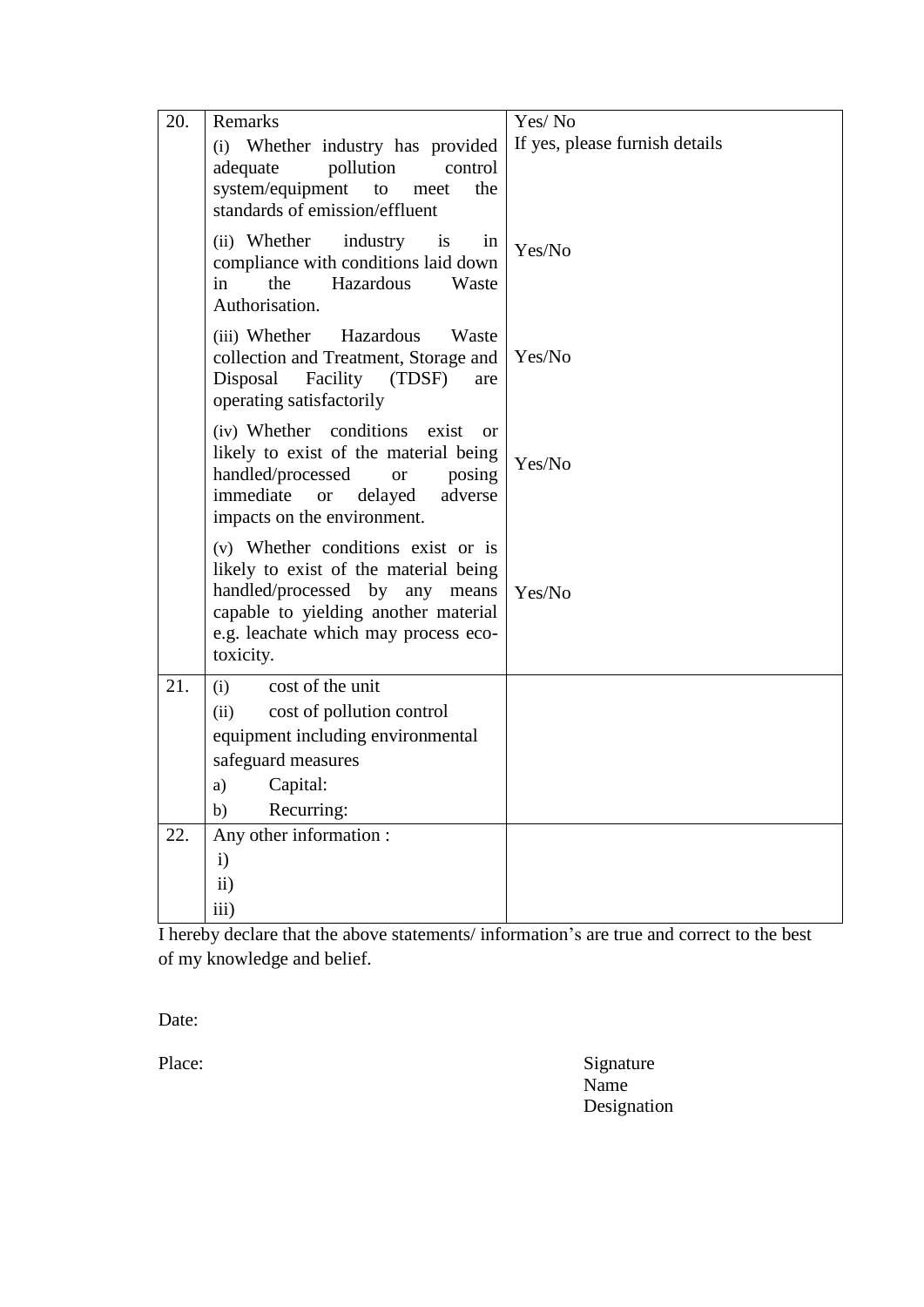# **FORM VII**

### [see rule 8 (iii)]

# **FORM FOR FILING RETURNS BY RECYC LERS OF USED BATTERIES**

[To be submitted by recyclers by 30<sup>th</sup> June and 31<sup>st</sup> December of every year]

| 1. | Name and address of the recycler                                                                                                          |                                                                                                                                                                                                                                                                                      |
|----|-------------------------------------------------------------------------------------------------------------------------------------------|--------------------------------------------------------------------------------------------------------------------------------------------------------------------------------------------------------------------------------------------------------------------------------------|
| 2. | Name of the Authorised person<br>and full address with telephone<br>and fax number                                                        |                                                                                                                                                                                                                                                                                      |
| 3. | Installed annual capacity to<br>recycler used battery scarp<br>(in MT)                                                                    |                                                                                                                                                                                                                                                                                      |
| 4. | Total quantity of used battery<br>scarp purchased from/sent for<br>processing during the period<br>from October March/April-<br>September | i. Quantity of used batteries<br>sent<br>by/purchased from the Manufacturers.<br>ii. Quantity of used batteries purchased<br>from the dealers<br>iii. Quantity of used batteries purchased<br>from auctioneers-<br>iv. Quantity of used batteries obtained<br>from any other source- |
| 5. | Quantity of lead recovered from<br>the used battery scrap in (MTA)                                                                        |                                                                                                                                                                                                                                                                                      |
| 6. | Quantity of recycled lead sent<br>back to                                                                                                 | the manufacturer of batteries<br>(i)<br>other agencies*-<br>(ii)                                                                                                                                                                                                                     |

\* enclose list of other agencies

Place-------------

Date---------------- Signature of the authorised person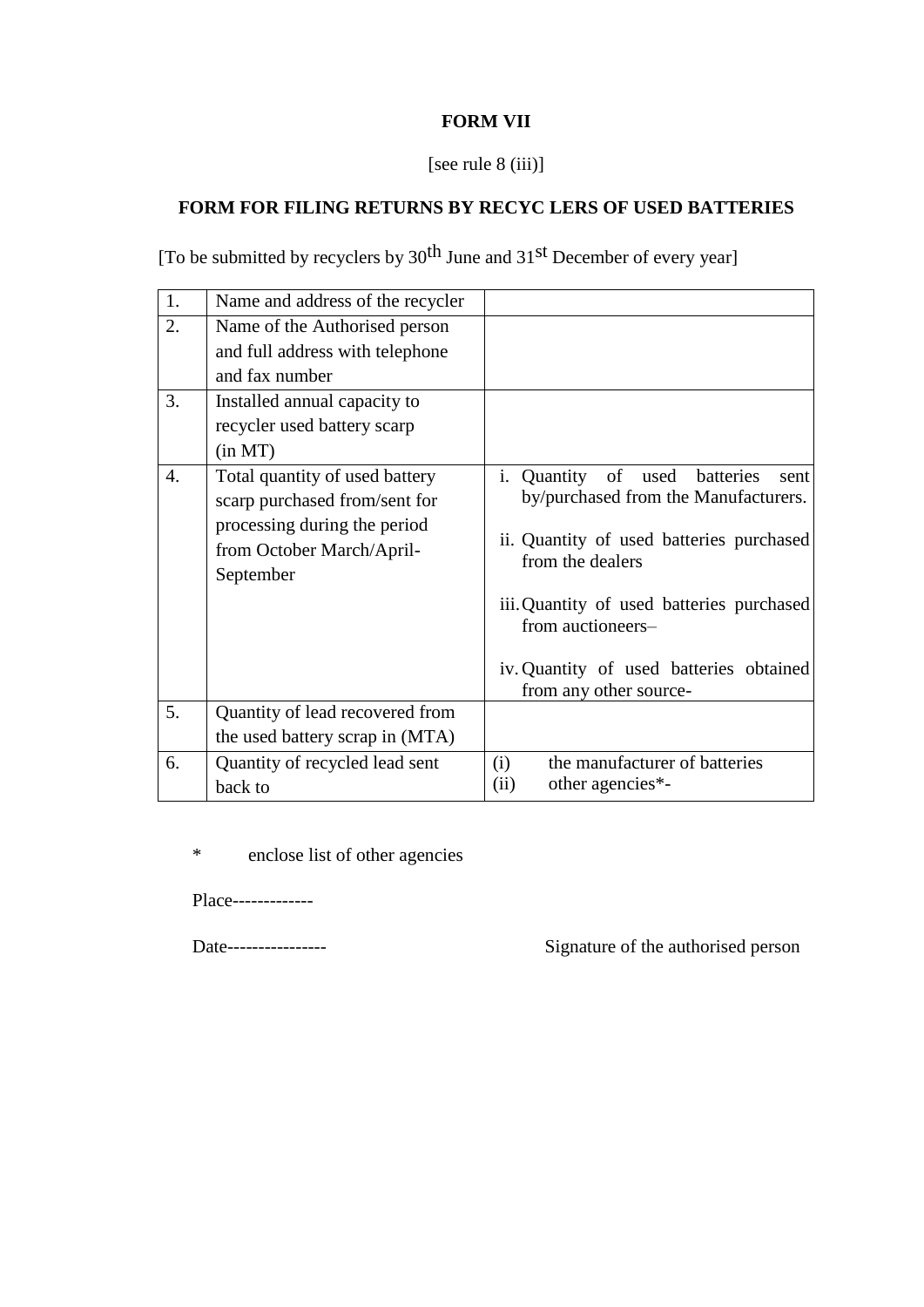#### **FORM VIII**

#### [see rule  $10(2)$  (ii)]

#### **FORM FOR FILING RETURNS FOR BULK CONSUMBER OF BATTERIES**

[To be submitted by the bulk consumer to the State Board by  $30<sup>th</sup>$  June (for the period October-March) and 31st December (for the period April-September) every year]

| 1.               | Name and Address of the bulk consumer  |                      |                  |
|------------------|----------------------------------------|----------------------|------------------|
| $\overline{2}$ . | Name of the Authorised person and      |                      |                  |
|                  | full address with telephone and fax    |                      |                  |
|                  | number                                 |                      |                  |
| 3.               | Number of new batteries of different   |                      |                  |
|                  | categories purchased from the          |                      |                  |
|                  | manufacturer/importer/dealer or any    |                      |                  |
|                  | other agency during October-March and  |                      |                  |
|                  | April September                        |                      |                  |
|                  |                                        |                      |                  |
|                  | Category:                              | (i) No. of Batteries | (ii) Approximate |
|                  |                                        |                      | weight (in       |
|                  | (i) Automative                         |                      | Metric Tonnes)   |
|                  | four wheelers<br>(a)                   |                      |                  |
|                  | two wheelers<br>(b)                    |                      |                  |
|                  | (ii) Industrial                        |                      |                  |
|                  | <b>UPS</b><br>(a)                      |                      |                  |
|                  | (b) Motive Power                       |                      |                  |
|                  | (c)<br>Stand-by                        |                      |                  |
|                  | (iii) Others                           |                      |                  |
| $\overline{4}$ . | Number of used batteries of categories |                      |                  |
|                  | mentioned in Sl. No. 3 and Tonnage of  |                      |                  |
|                  | scrap sent to manufacturer/dealer/     |                      |                  |
|                  | importer/registered recycler/ or any   |                      |                  |
|                  | other agency to whom the used          |                      |                  |
|                  | batteries scrap was sent*.             |                      |                  |

\* Enclose list of manufacture/dealer/importer/registered recyclers/or any other agency to whom the used batteries scrap was sent.

Place ----------------

Date----------------- Signature of the authorised person